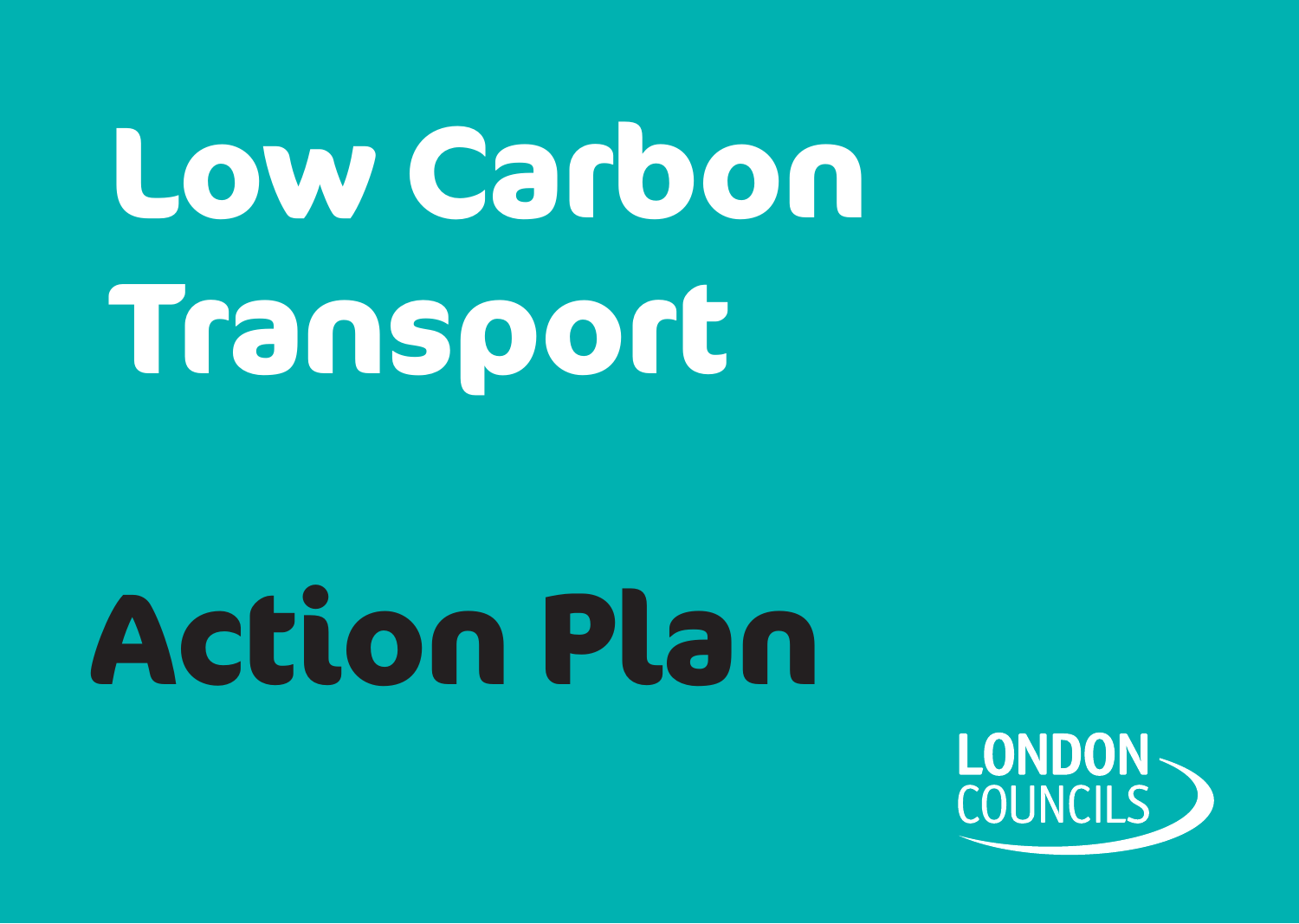

## **Low Carbon Transport Programme: Action Plan**

### **Contents**

- 1. Purpose and scope
- 2. Introduction
- 3. Action Plan development
- 4. Action Plan
- 5. Summary of key issues and risks
- 6. Monitoring, reporting and review
- 7. Resourcing
- 8. Annexes

## **1. Purpose and scope**

The purpose of this action plan is to set a pathway to achieve the ambition set out [in London Councils' Joint Statement on Climate Change.](https://www.londoncouncils.gov.uk/our-key-themes/environment/climate-change) The Low Carbon Transport ambition is to halve road journeys made by petrol and diesel from 2019 to 2030 via combined measures that can restrict polluting journeys and incentivise sustainable and active travel options.

The ambition provides the opportunity to deliver and quantify actions that help record performance of greenhouse gas emissions for individual boroughs' Climate Emergency Action Plans and to promote strategies, schemes and projects to this end.

The action plan has been developed collaboratively by London boroughs, with support from London Councils, the London Technical Advisers Group (LOTAG), Transport for London (TfL), the London Environment Directors' Network (LEDNet), the Greater London Authority (GLA), and other key stakeholders.

The Low Carbon Transport Programme (LCTP) Steering Group, led jointly by Royal Borough of Kingston Council and Westminster City Council, has adopted this plan, and progress will be reported back to London Councils' Transport and Environment Committee (TEC) on at least a six-monthly basis (see Section 6). This plan is designed to support all boroughs to achieve the headline ambition, whilst recognising that requirements and resourcing will vary from borough to borough.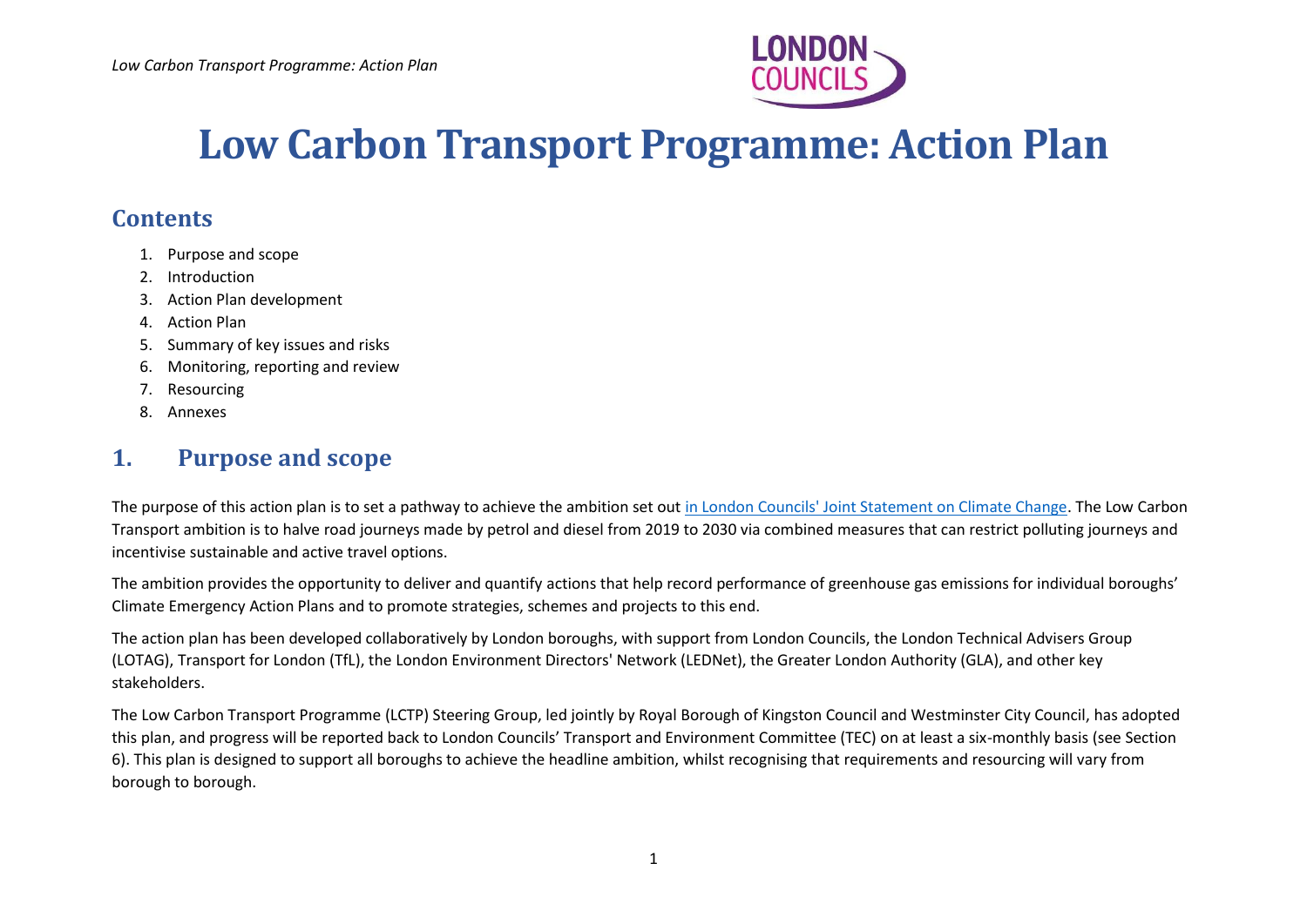

## **2. Introduction**

#### 2.1. London boroughs' action on climate change

Since 2019, 28 boroughs have declared a climate emergency, together with more than 230 local authority declarations nationwide. The Climate Change Committee has recognised that local authorities' 'leadership role in partnerships and with the public places them at the heart of the climate conversation and in developing and replicating local solutions', and that 'Around a third of the UK's emissions are dependent on sectors that are directly shaped or influenced by local authority practice, policy or partnerships.'<sup>1</sup>

Recognising the need for coordinated support to boroughs' climate change ambitions, TEC and LEDNet met in November 2019 to discuss climate change action and the development of shared priorities. There was a consensus on the urgency of climate change and the need to act promptly and collaboratively, and in December 2019 London Councils adopted the Joint Statement on Climate Change.

The Joint Statement on Climate Change that has been adopted by London Councils identifies seven key [climate programmes](https://www.londoncouncils.gov.uk/node/36794) that boroughs will jointly deliver, of which the third is Low Carbon Transport.

#### 2.2. National and Regional action on climate change adaptation

#### **Background to Transport Emissions and National Policy**

Transport is the largest contributor to UK domestic greenhouse gas emissions, accounting for 27% in 2019.<sup>2</sup> Emissions from transport have been broadly flat for the last 30 years, even as those of other sectors have declined. Cars and taxis are the biggest total contributors to carbon emissions. Figure 1 summarises current source of transport emissions below:

<sup>&</sup>lt;sup>1</sup> 2020, *Climate Change Committee, Local Authorities and the Sixth Carbon Budget, [Local Authorities and the Sixth Carbon Budget -](https://www.theccc.org.uk/publication/local-authorities-and-the-sixth-carbon-budget/) Climate Change Committee* [\(theccc.org.uk\)](https://www.theccc.org.uk/publication/local-authorities-and-the-sixth-carbon-budget/)

<sup>&</sup>lt;sup>2</sup> 2021, *Decarbonising Transport: A Better, Greener Britain* Decarbonising Transport – A Better, Greener [Britain \(publishing.service.gov.uk\)](https://assets.publishing.service.gov.uk/government/uploads/system/uploads/attachment_data/file/1009448/decarbonising-transport-a-better-greener-britain.pdf)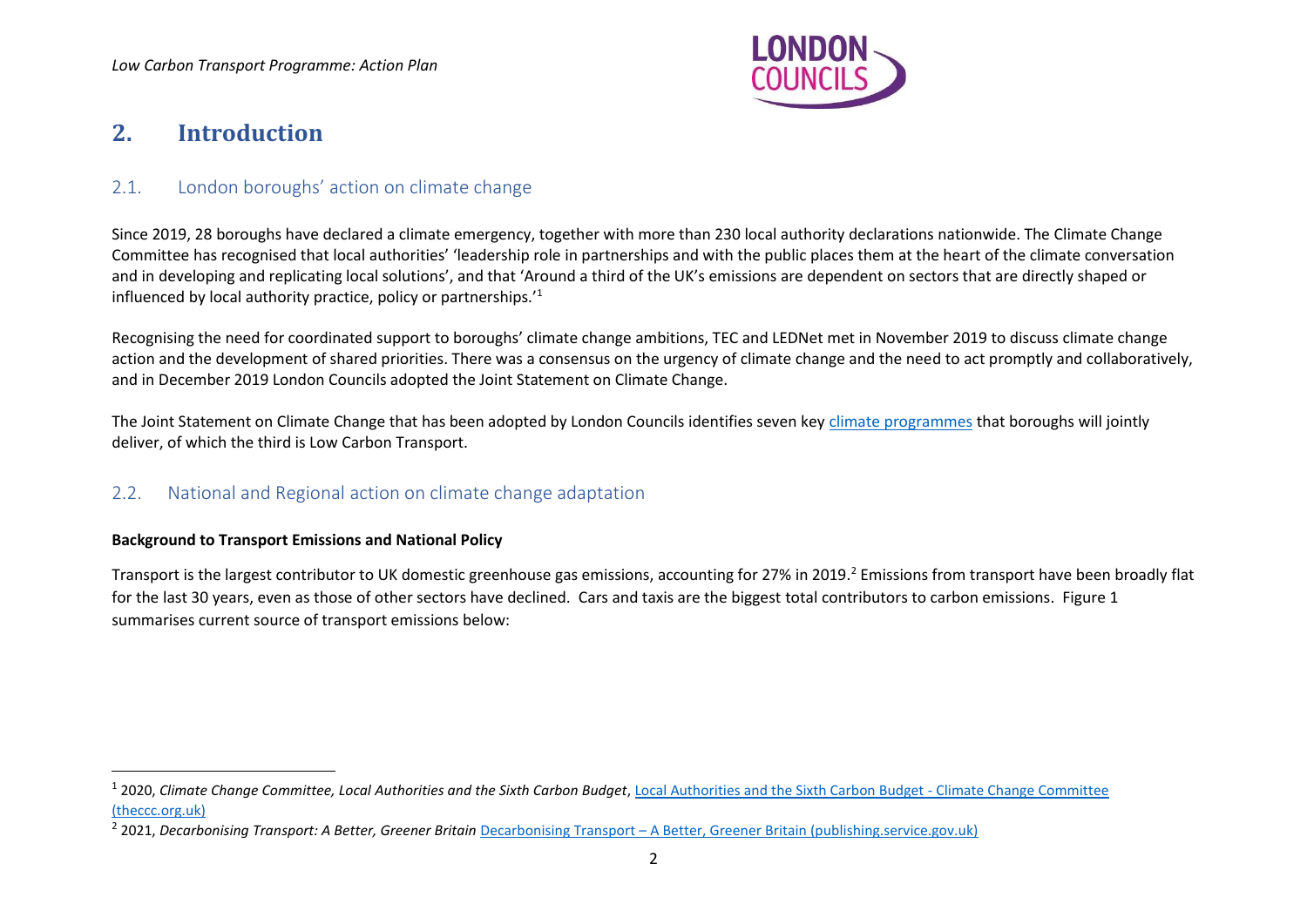

*Figure 1 - Breakdown of emissions by mode (Transport Decarbonisation Plan 2021, DfT)<sup>3</sup>*



In 2021 the Department for Transport published the Decarbonising Transport: A Better, Greener Britain. It follows the 2020 publication entitled "Decarbonising Transport: Setting the Challenge"<sup>4</sup>.

These publications emphasise the need for public transport and active travel to become the first choice for all daily activities, and also set out the need to move towards all road vehicles being zero emission – with new diesel and petrol vehicles to be phased out from 2030.

There is a growing body of research that strongly supports the need for a combined approach.

Research undertaken in Scotland, reported in the LGA publication Decarbonising transport - Getting carbon ambition right (Sept 2020) demonstrated that achieving an 80% reduction in emissions by 2030 required a significant reduction in car mode share and length of trips and significant increase in active

<sup>&</sup>lt;sup>3</sup> https://assets.publishing.service.gov.uk/government/uploads/system/uploads/attachment\_data/file/1009448/decarbonising-transport-a-better-greener-britain.pdf <sup>4</sup> https://assets.publishing.service.gov.uk/government/uploads/system/uploads/attachment\_data/file/932122/decarbonising-transport-setting-the-challenge.pdf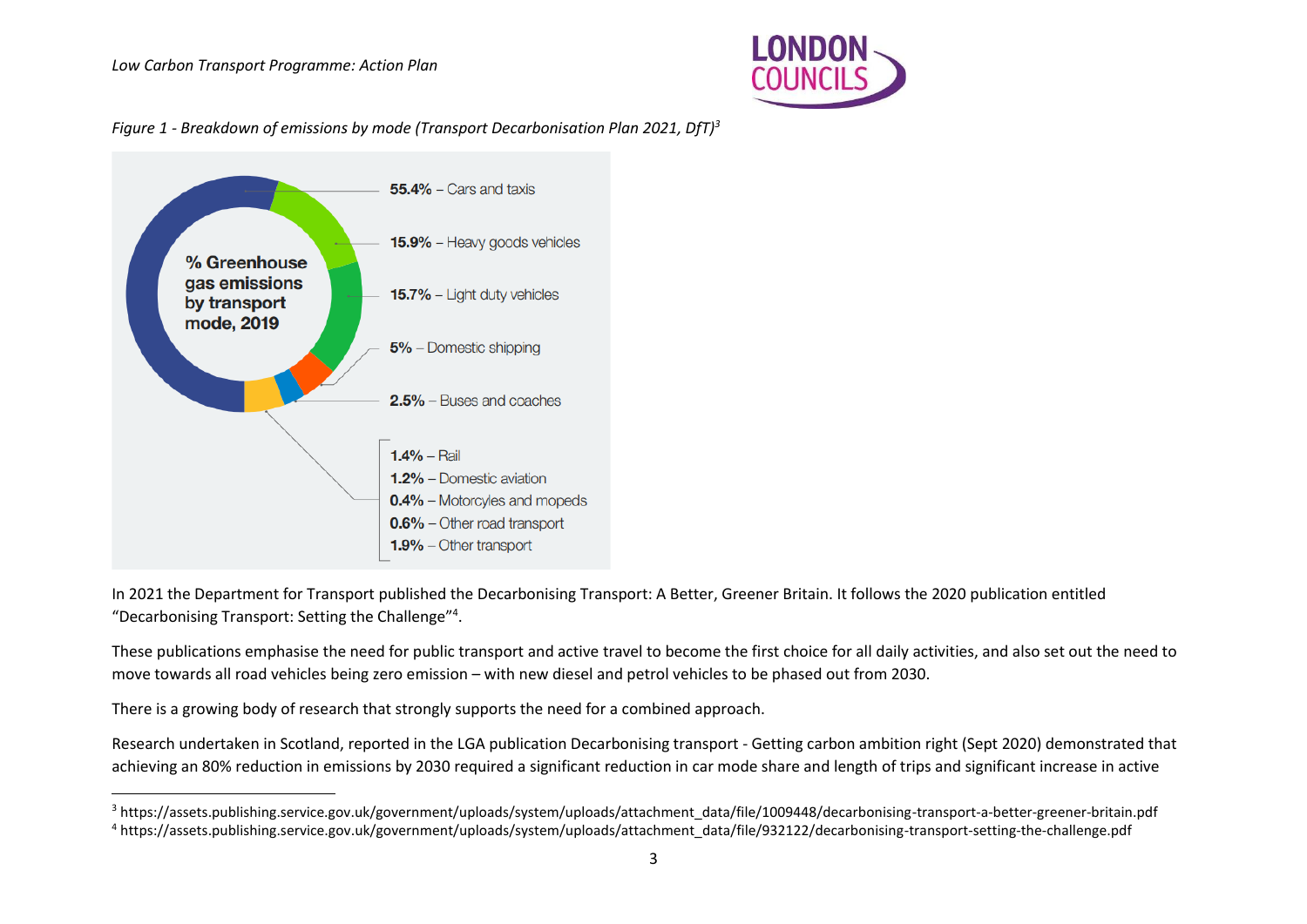

travel and bus - as well as huge uptake in EVs by 2030. It was not possible to achieve the scale of reduction necessary from behaviour change or technological fixes alone. A 20% reduction in total car mileage by 2030, relative to 2019 has therefore been set by the Scottish government. Similarly, Wales has adopted a 10% reduction in mileage by 2030 (against a 2019 base). Looking across the UK, analysis by the Centre for Research into Energy Demand Solutions (CREDS), a consortium of universities, estimates that a 30-50% reduction in total car mileage is needed by 2030, relative to 2020, alongside a huge increase in the proportion of the fleet that is EVs.

The Department for Transport has made several commitments in this context, which form the backdrop for local action. These are summarised below for decarbonising all forms of transport<sup>5</sup>

- Increased cycling and walking: ambition that half of all journeys in towns and cities will be cycled or walked by 2030, as well as delivering a world class cycling and walking network in England by 2040
- Zero emission buses and coaches (National Bus Strategy)
- Net Zero railway network by 2050
- Remove all diesel only trains passenger and freight from the network by 2040
- Zero emission fleet of cars, vans, motorcycles, and scooters leading by example with 25% of the government car fleet ultra-low emission by December 2022 and 100% of the government car and van fleet zero emission by 2027.
- Accelerate maritime decarbonisation and aviation decarbonisation
- Delivering decarbonisation through places investment of £12 billion in local transport systems over the current parliament
- Local Authority Toolkit to be published in 2021 to provide guidance for delivering more sustainable transport measures
- Every place in the UK will have its own net zero transport network by 2050
- Reduce the barriers to data sharing across the transport sector
- Use national e-scooter trials to understand their environmental impact
- Support transport providers to develop comms campaigns to encourage mode shift

#### **London Policy and Activity**

Focus on this area by national government is very much in line with the regional activity coordinated by the Mayor of London and the Greater London Authority. Key policies in this space are laid out in the Mayor's Transport Strategy (MTS). This commits to achieving an 80% mode share by active and sustainable modes by 2041. The MTS set a target for London to be a zero carbon city by 2050, however the Mayor has recently called for this to be brought forward to 2030, recognising the importance of the climate change emergency facing the capital. London's transport CO2 emissions have been falling over recent decades, although at a pace commensurate with the 2050 rather than the 2030 target indicating a need to increase the pace and ambition of action.

<sup>5</sup> page 9 to 13 Part 2a Decarbonising all forms of transport, 2021, *Decarbonising Transport: A Better, Greener Britain.*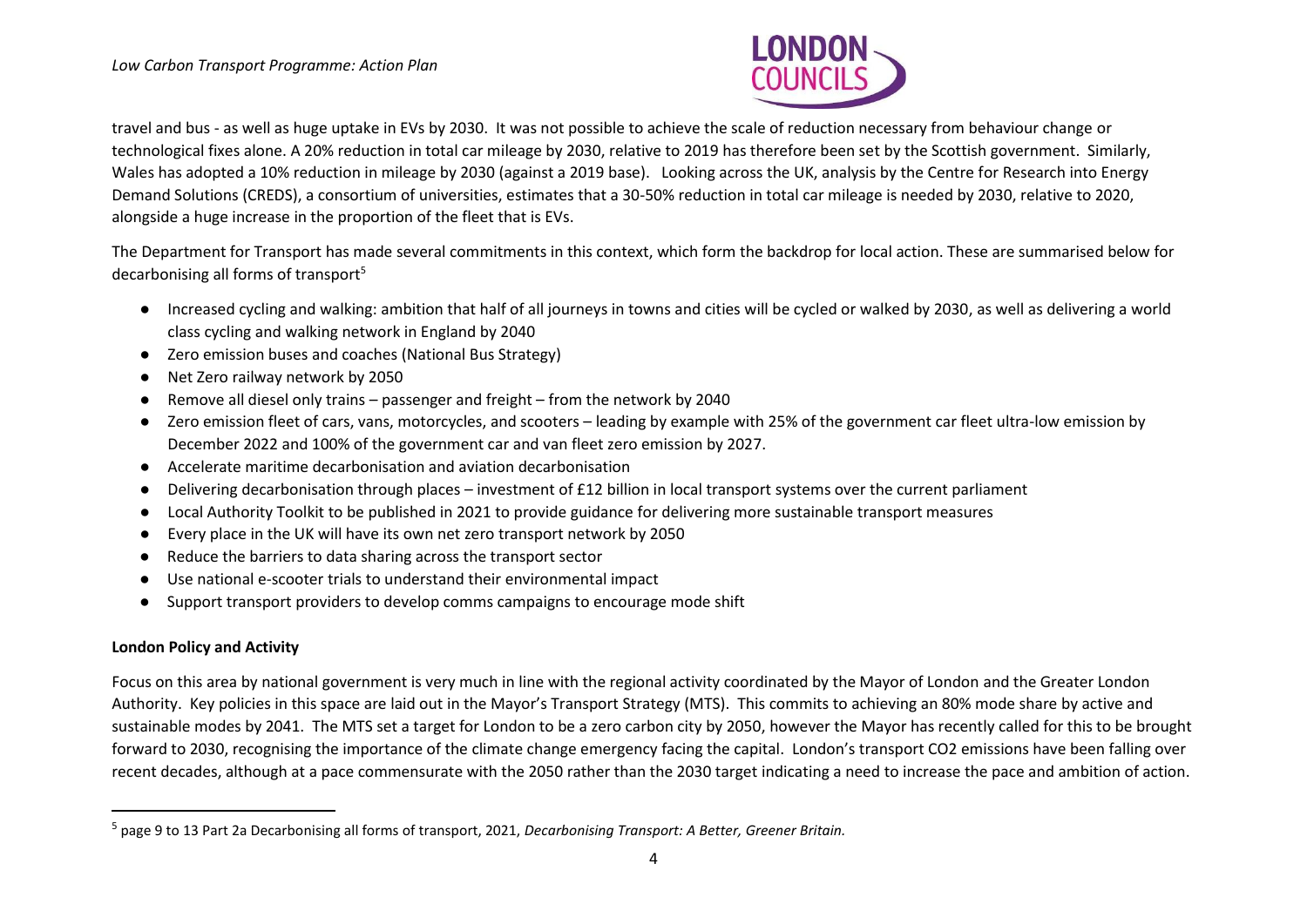

Key actions have included steps to decarbonise the bus fleet (current target for all buses to be electric or zero emission by 2034 which is under review) and introducing a significant extension to the ultra-low emission zone to the inner ring road. Whilst this is primarily seeking to target air pollution it is also estimated to have an impact on carbon emission as it drives changes in fleet purchasing and will hopefully accelerate uptake of low emission vehicles. Associated actions to increase EV charging facilities and increase provision of infrastructure for cycles are also included.

The London Plan also contains a significant range of actions relevant for decarbonisation of transport, notably around maintaining the strong links between land use planning and transport that act to focus denser and high trip generating land uses in areas of highest public transport accessibility. There are also important stipulations in terms of availability of parking at new development which can be an important determinant of modal choice.

Further work on decarbonisation pathways is being undertaken by TfL and GLA, for release in 2022.

#### 2.3 Understanding Co-benefits

In addition to decarbonisation, there are well documented huge individual and societal co-benefits from supporting a shift to low-carbon transport. Some of the more notable are summarised below:

- Improvements to air quality (3600 4100 deaths in London attributable to air pollution in 2019, and significant cost to NHS<sup>6</sup> and productivity<sup>7</sup> due to morbidity linked with air pollution)
- Reductions in noise pollution (social cost of urban road noise in England estimated at c£7bn/yr)
- Increased road safety (23k people nationally killed or seriously injured in 2020, social cost of road collisions estimated at c£9billion/yr)
- Decreased road congestion (annual social cost nationally c £7bn/yr, but estimates vary)
- Improving health through more physical activity (inactivity costs NHS c£7.4bn/yr)
- Improving connectivity, supporting jobs and growth

These benefits are particularly notable when shifting trips from traditional diesel- and petrol-powered private vehicles to public transport and active travel modes. Whilst electric vehicles still deliver significant benefits over fossil fuelled cars, they still cause a range of negative externalities including congestion, collisions and some residual air quality impacts (notably in terms of particulate matter from brake and tyre wear, resuspension of dust etc).

Including co-benefits in the discussion around decarbonisation can be important in building a coalition for action, developing holistic policy, and demonstrating the cost effectiveness of interventions.

<sup>&</sup>lt;sup>6</sup>https://assets.publishing.service.gov.uk/government/uploads/system/uploads/attachment\_data/file/708855/Estimation\_of\_costs\_to\_the\_NHS\_and\_social\_care\_due\_to the health impacts of air pollution - summary report.pdf

<sup>7</sup> https://www.cbi.org.uk/articles/what-is-the-economic-potential-released-by-achieving-clean-air-in-the-uk-1/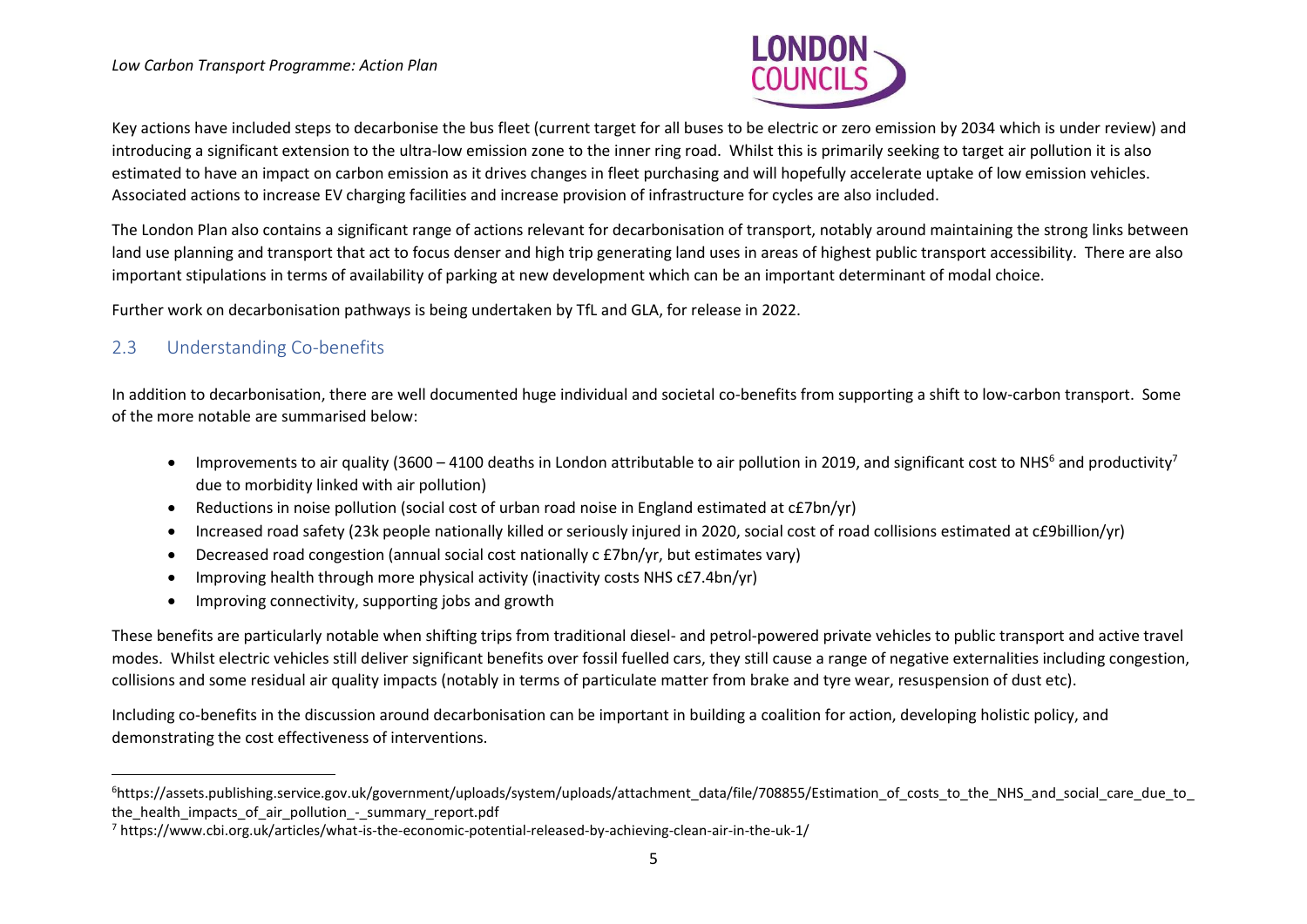

#### 2.4 The impact of 2020: Covid-19 and green recovery

During the preparation of this action plan, London boroughs and their partners have also been responding to the Covid-19 pandemic, which has had a severe impact on London. The coordinated response to Covid-19 has been managed through our statutory resilience functions, and has brought greater urgency to resilience planning, and the prospect of future, concurrent resilience to challenges, especially as climate change impacts become more severe. At the same time, issues raised in this plan have come to the fore. For example, Londoners have become ever more aware of the challenges associated with poor quality housing – including in relation to overheating – and the benefits of access to green space.

In developing plans for the city's recovery, we have worked closely with the GLA under the London Recovery Board, including the Green New Deal and High Streets missions, which will have a role in securing greater resilience and greening in our public realm and built environment as part of the economic and social recovery.

In the context of travel, the Department for Transport has highlighted the need to ensure we avoid a car-led recovery post-pandemic, and instead ensure that recovery is driven by public transport and active travel. There have been changes in commuting, shopping and business travel which have been accelerated by the pandemic and offer the opportunity for a reduction or stabilisation in traffic. New ways of working have seen flexibility around working from home become the norm for many organisations, signifying that the demand in peak times has decreased when compared with pre-covid demand. Indeed, the future of mobility needs to be reimagined as consumer preferences have been increasingly driven by safety concerns, digital channels and sustainability issues. Technology is also accelerating the pace of change with micro mobility options becoming ever prevalent in urban environments, against the backdrop of tightening regulations in the mobility sphere which restrict  $CO<sub>2</sub>$  emissions for vehicles.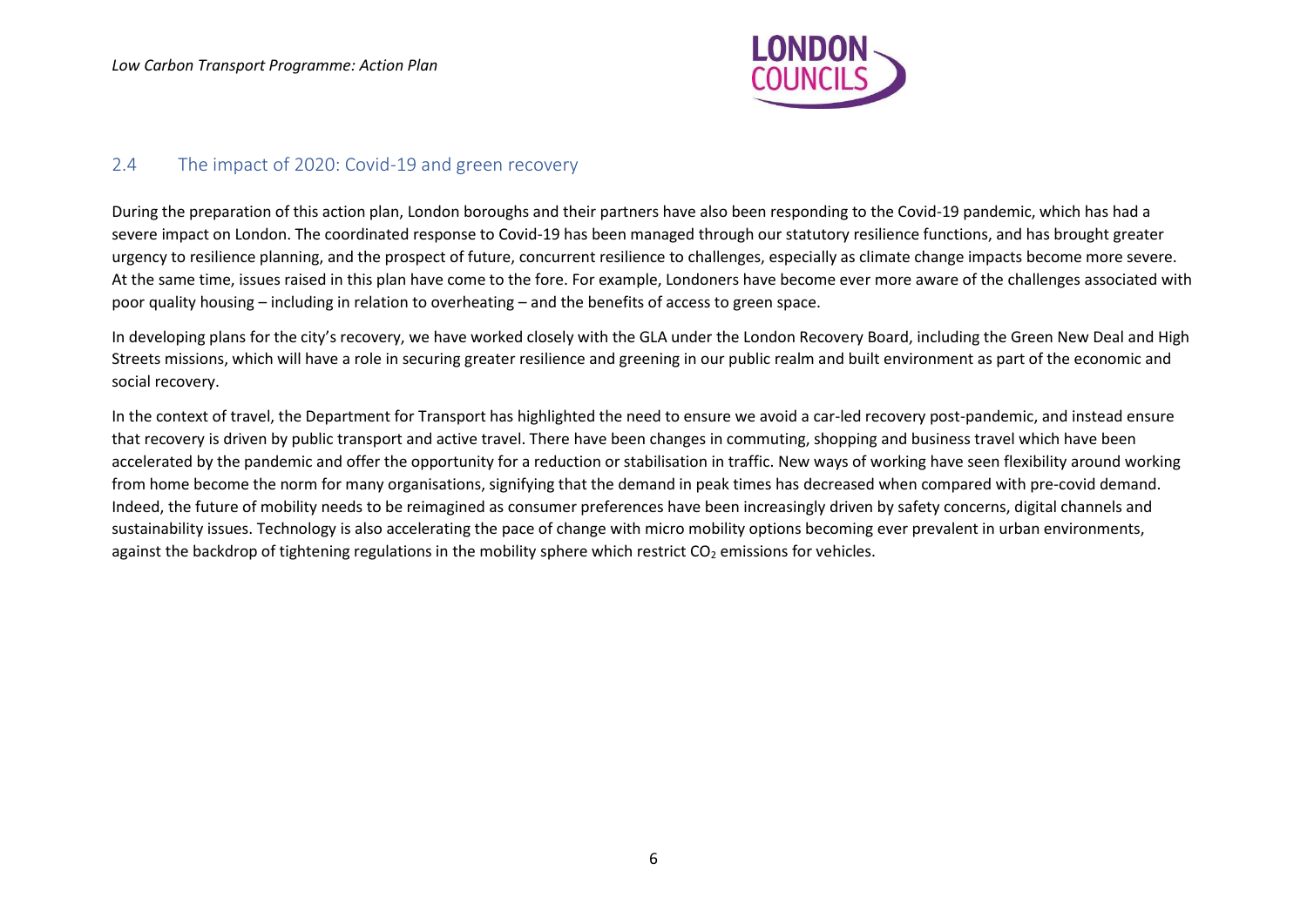

## **3. Action plan development**

#### 3.1. Governance

The Royal Borough of Kingston upon Thames and City of Westminster were agreed as joint lead boroughs of the LCTP in the summer of 2021. The lead boroughs have extensive experience in delivering low carbon transport interventions and together understand the different challenges in inner and outer boroughs. The expectation is that they will jointly fulfil this role for at least two years, and will:

- Develop and secure approval for the action plan drafted by the working group, ensuring that it is commensurate with the relevant ambition
- Ensure that appropriate governance structures and resourcing exists to support delivery of the action plan
- Oversee the effective delivery of the action plan
- Support advocacy activities that can secure resourcing and a supportive policy framework at local, regional and national levels that supports the aim of the action plan
- Report back to the LEDNet climate cluster on at least a quarterly basis
- Report back to London Councils TEC on at least a six-monthly basis

Early on in development of the programme it was identified that there are already significant amounts of activity in the coordination of transport activity across the capital, much of which was concerned with reducing negative environmental impacts. Care was therefore needed to ensure the LCTP added value to this space rather than duplicate existing effort.

A three-level governance structure was therefore developed by the lead boroughs and agreed in summer 2021, as shown in Figure 2 below.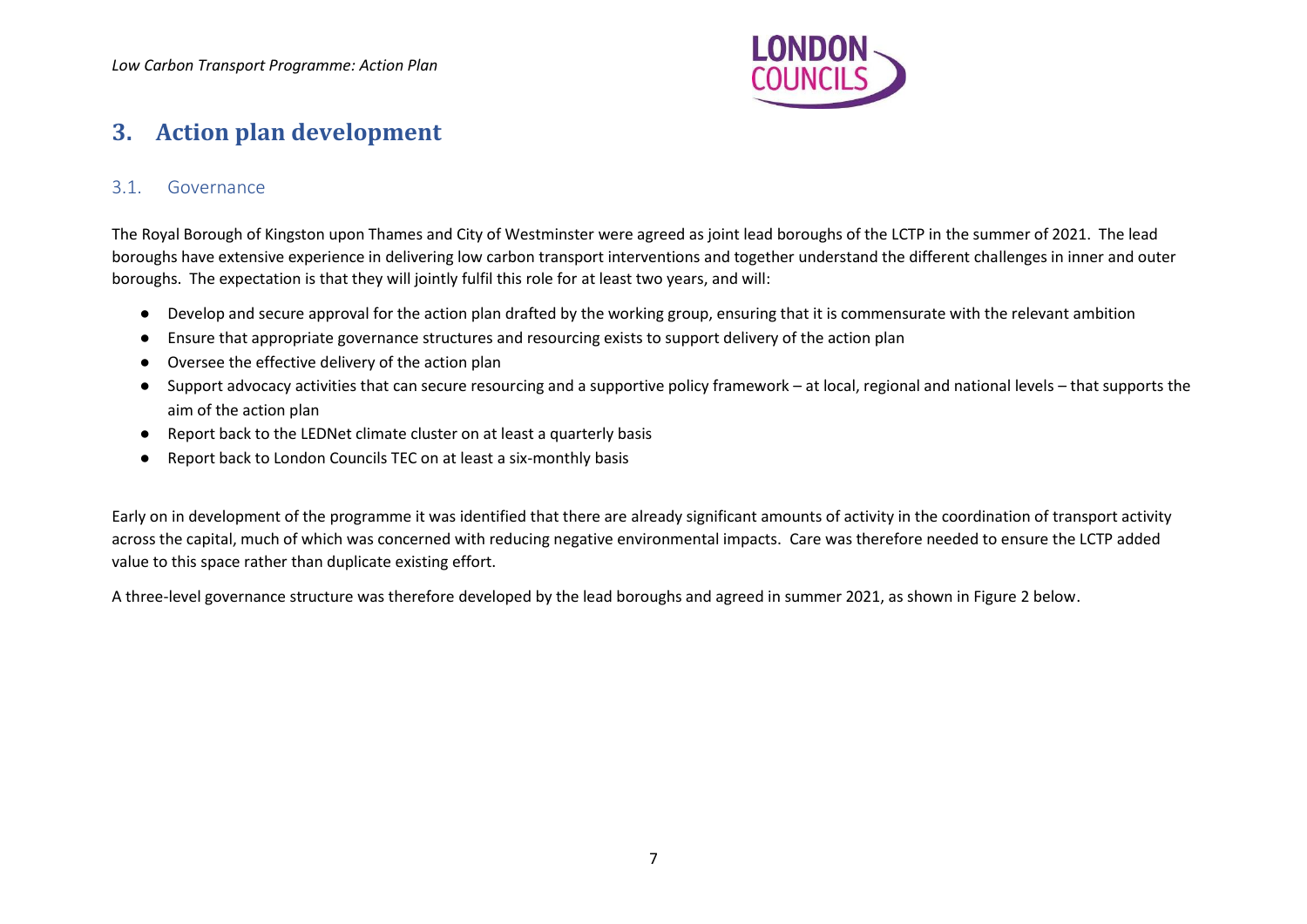





Key advantages of the framework proposed include:

- A focused **working group** of lead boroughs (inner/outer split), supported by London Councils, to oversee development, implementation and monitoring of the plan
- A wider **steering group** of key stakeholders, balanced for geography and political context, to help inform content, priorities, identify potential resources for implementation and enhance communication of objectives
- Efficient use of wider borough expertise via **Reference group** and via collaborative agenda setting with existing external bodies (e.g. LEDNet/LoTAG)
- **Coordinated feedback** to wider Cross Directors Climate Coordination Group and CELC Environment Group ultimately trough to the London Councils TEC and Leaders' Committee.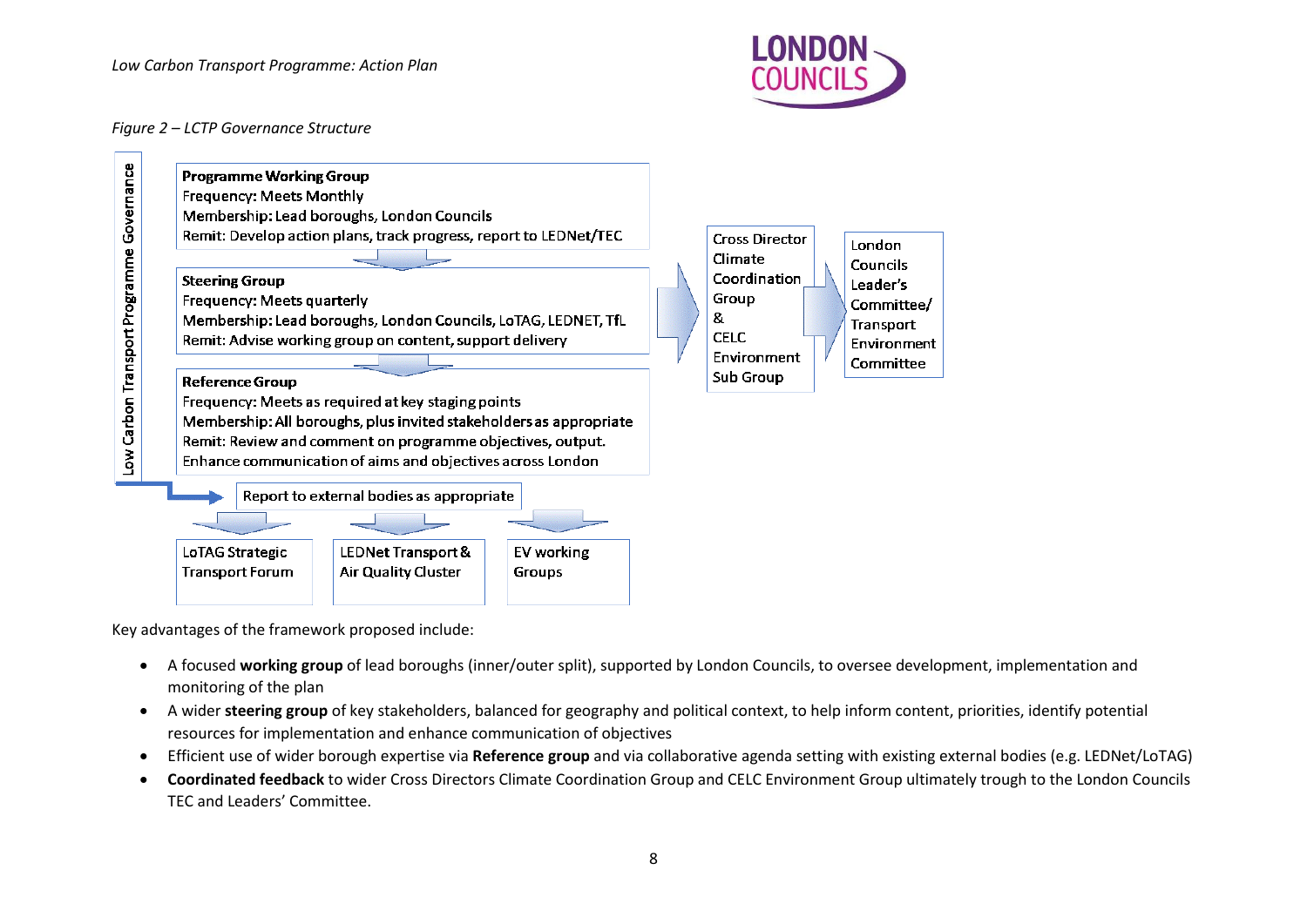

#### **Knowledge Partner**

The Low Carbon Transport Programme will be bringing on board a knowledge partner in early 2022 to support the delivery of the action plan, to ensure that the programme can use the best available evidence and data. This will be a two-way relationship, which supports the programme whilst enabling the higher education partner(s) to demonstrate impact and support decisions at the forefront of climate action in London, supporting their role as local civic leaders. It is envisaged that the Knowledge Partner once appointed would join the programme Steering Group, and further attend working group as required.

#### 3.2. Engagement to date

The programme commenced in full with the appointment of the lead boroughs in Summer 2021.

Boroughs were introduced to the programme by way of a questionnaire in August 2021. This sought to ascertain where the programme should prioritise effort and available resource. This was sent to The London Technical Advisers Group (LoTAG) transport officers and via the LEDNet newsletter in August 2021. Additional targeted approaches were also made to the Sub-Regional Transport groups.

To discuss this further, a reference group meeting was held on 16<sup>th</sup> September 2021, and attended by Richmond and Wandsworth, Merton, Enfield, Hammersmith and Fulham, Royal Borough of Kensington and Chelsea, Brent, Bromley, London Borough of Redbridge, Islington, Ealing, Sutton, Waltham Forest, Hounslow and Croydon.

Key feedback from the survey and reference group summarised below:

- A call for **London wide thinking** rather than looking at local solutions/borough boundaries e.g., regional Zero Emission Zones rather than micro areas/ consistent EV networks / collaborative approach to parking policy/ road user charging etc
- There is a **lack of clarity on data,** and in particular the development of credible decarbonisation pathways that work across London's different geographies (central/inner/outer)
- London Councils seen as good arena for this discussion, but other groups as well. Need to recognise that this is a **really crowded space**. Need to make sure LCTP is adding real value and not duplicating the knowledge/activity that is already there/ongoing. Not enough resource in boroughs to support duplication. Could be a key function in making sure key issues in delivering decarbonisation do not fall through gaps.
- There is a need to think holistically around **how best to support electric vehicles (EVs)** Need to work with vehicle manufacturers and operators as well as each other to deliver consistent and high-quality provision that removes all barriers to uptake
- Advice on **guidance and best practice**, driving towards consistency on some key interventions (e.g., LTNs, parking policy, school streets) would be helpful
- Support on providing high quality marketing collateral and infographics to help **make the argument** for difficult interventions
- **Freight and logistics emissions** a growing issue need to develop understanding and tools to deal with this.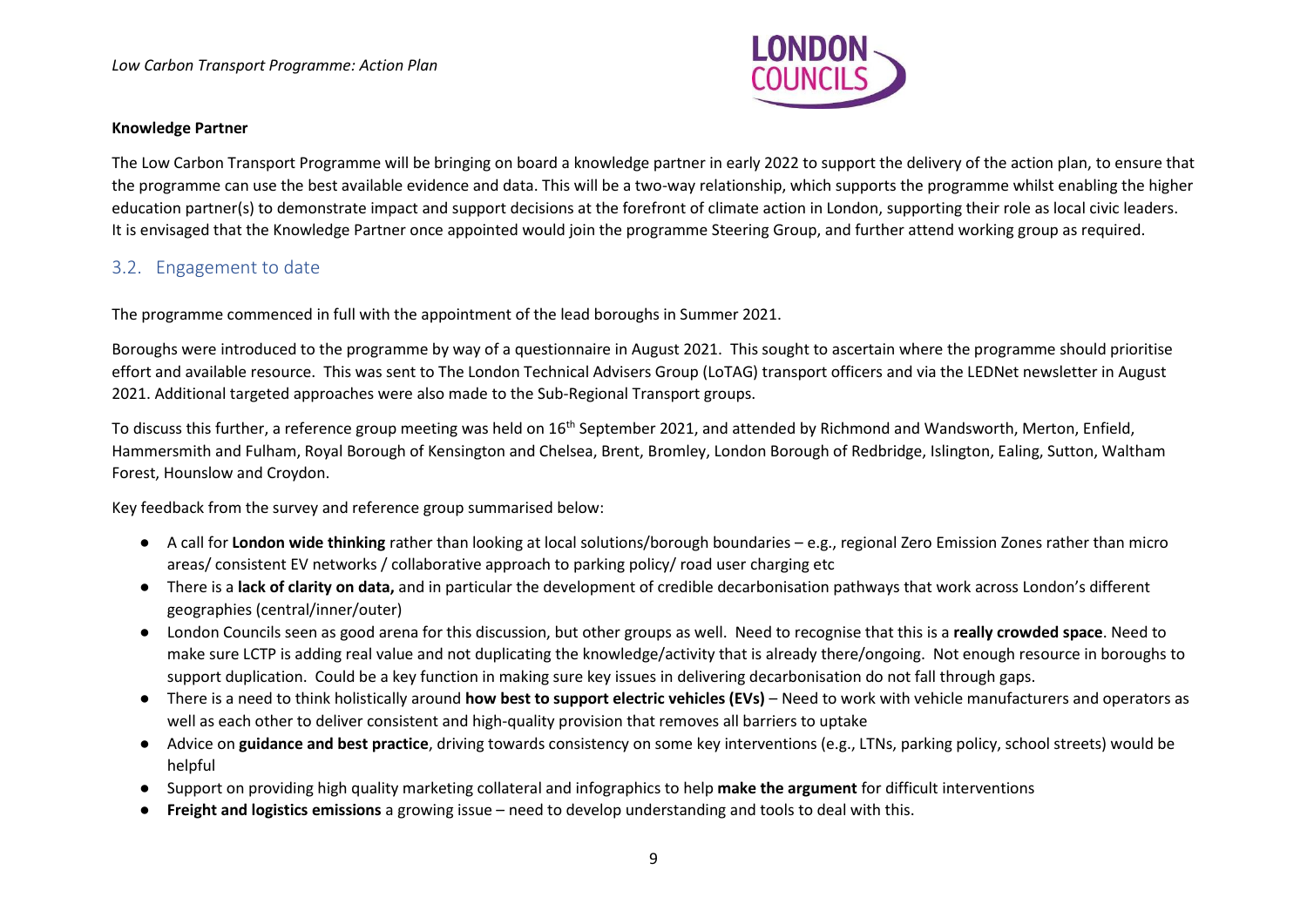

#### 3.3. Framework for developing the action plan

The Working Group undertook to build on the feedback from the survey and Reference Group meeting to develop a framework to inform the development of the action plan for the LCTP. In exploring the most effective pathway to the decarbonisation of transport and to achieve the overall programme aim of halving journeys by petrol and diesel by 2030, it was agreed to adopt the **Avoid/Shift/Improve framework.** 

- Avoid unnecessary travel
- Shift to more sustainable transport modes (active travel/public transport) where possible.
- Improve efficiency of transport

In broad terms interventions that fit within this framework are summarised in Figure 3 below.

*Figure 3 – Illustration of potential Avoid/Shift/ Improve Interventions*

| <b>Avoid unnecessary travel</b>                                              | <b>Shift</b> to more sustainable transport                                        | <b>Improve</b> efficiency of transport                                                                                                                                                 |
|------------------------------------------------------------------------------|-----------------------------------------------------------------------------------|----------------------------------------------------------------------------------------------------------------------------------------------------------------------------------------|
| Home working<br>Digital infrastructure<br>$\bullet$<br>Freight consolidation | Active Travel<br>$\bullet$<br>Public transport<br>٠<br>Micromobility<br>$\bullet$ | Parking policy<br>٠<br><b>Emission Zones</b><br>٠<br>Road user charging<br>٠<br>Electrification<br>٠<br>Sustainable Freight<br>٠<br>Efficient car use (car sharing,<br>٠<br>clubs etc) |

Using this framework, and the feedback from the borough survey and the discussion at the Reference Group, eight core objectives are proposed. These reflect a focus on the role of the LCTP programme to provide a robust evidence base for action on decarbonisation in order to guide policy development pan-London, and to ensure best practice in this space is developed at pace and shared as widely as possible.

car

- 1. Convene **a data taskforce** that will coordinate the development of a pan-London framework for consistently tracking transport carbon emissions across London, and to explore opportunities to best align decarbonisation targets and trajectories across the different layers of London government.
- 2. Work with stakeholders to develop an **advocacy plan** to influence policy and practice in order to support objectives of the programme including around resourcing and messaging to the general public. Specifically explore opportunities to diversify funding streams available for delivery, including via private sector actors and by harnessing opportunities to exploit patient capital.
- 3. Explore in more detail the role **demand management interventions** (e.g., parking policy, road user charging, workplace parking levies, zero emission zones) might play in delivering decarbonisation, and establish the most effective role for boroughs in progressing these.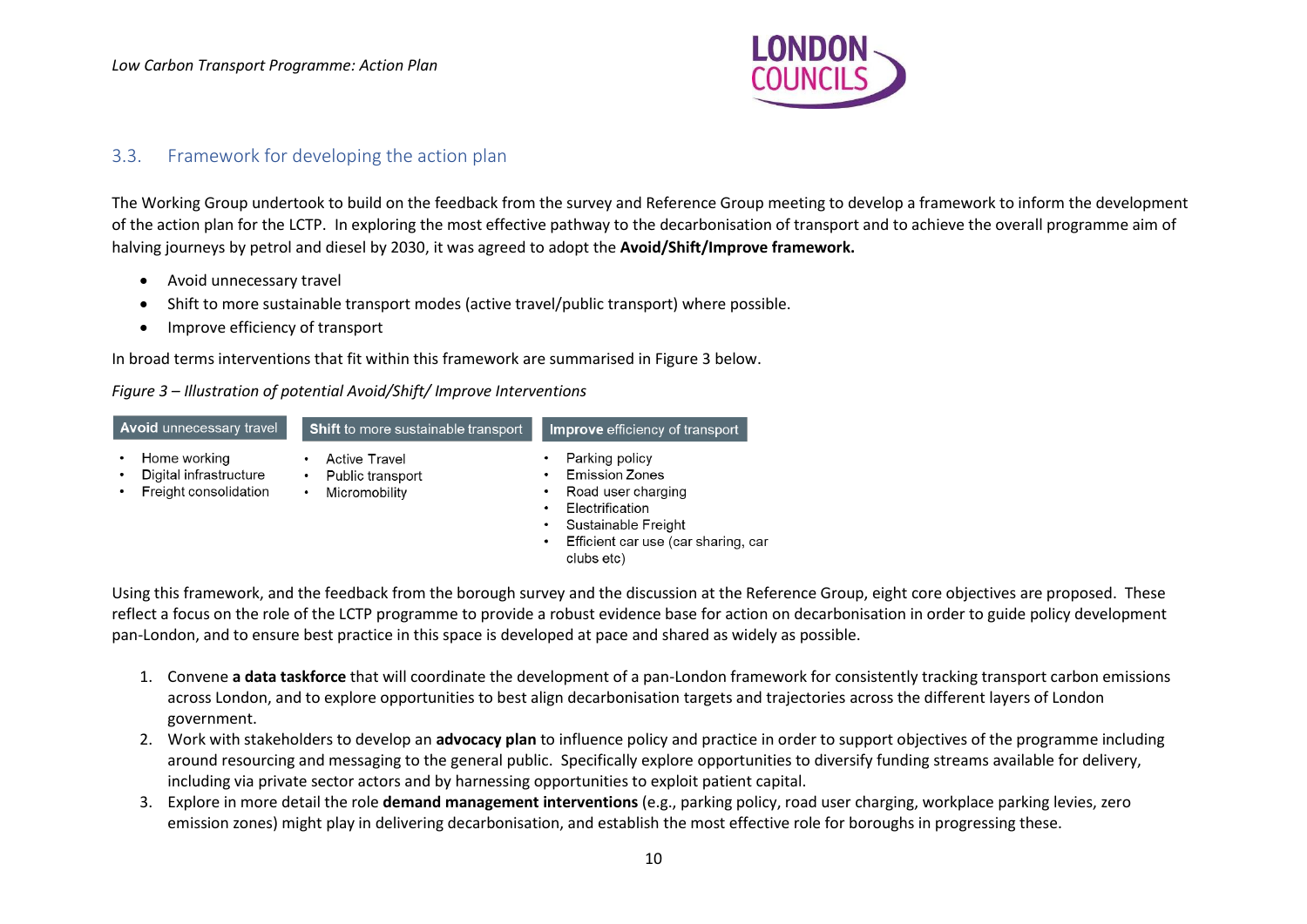

- 4. Improve the evidence base for **increasing the uptake of active and sustainable travel** choices across London, with a particular focus on links with health and education sectors.
- 5. Work collaboratively with a wide range of stakeholders to establish the evidence base for **reducing emissions of freight and servicing** journeys, whilst ensuring a thriving economy.
- 6. Working with London Council's existing EV coordination resource, **review current activity in promoting EVs** across London government and provide recommendations for enhancing this where appropriate. Ensure ongoing links between measures to facilitate EV take up and wider LCTP actions.
- 7. Undertake a review to understand options for **reducing emissions from construction and asset management in the highways and transport sector,**  including a gap analysis of existing activity and forums on this topic.
- 8. Undertake a review of the **skills gap** that relates to achieving the objectives of the programme, in coordination with Green Economy workstream.

The working group also discussed the merits of including action around 'avoid' interventions, notably land use planning levers that can help reduce the need for travel and enhance opportunities for trips to be made on active travel modes through approaches like the '15 min neighbourhood' etc. It was felt that, unlike many other areas of the country, the capital has a particularly strong heritage of integration between land use planning and transport and opportunities for the LCTP to add value in this space may be limited. It was agreed to keep this under review with a view to exploring further in phase 2 of the programme.

A separate action around exploring in more detail the potential impacts of decarbonisation measures on those population groups with protected characteristics, and in respect to a socio-economic lens, has also been added. The action plan below sets out in more detail how these objectives will be progressed across phase 1 (2022-23) of the programme and reviewed ahead of agreeing Phase 2.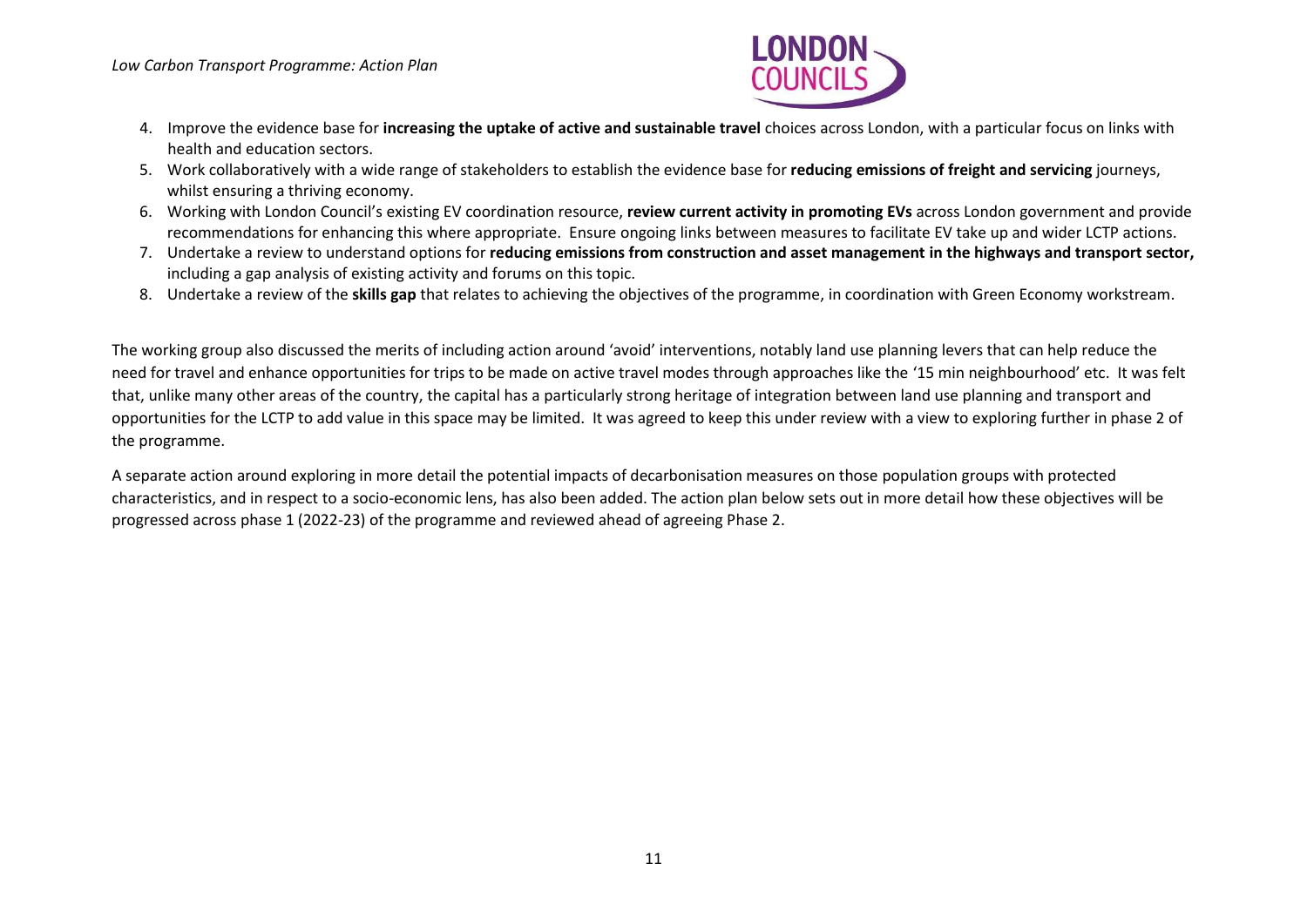

## **4. Draft Action Plan**

|               |                       | Phase 1 Short Term (22/23)                                                                                                                                                                                                                                                                                                                                                                                                                                                                               |                                                                                                                                                                  | Phase 2 2024-<br>2030                                                                                 |
|---------------|-----------------------|----------------------------------------------------------------------------------------------------------------------------------------------------------------------------------------------------------------------------------------------------------------------------------------------------------------------------------------------------------------------------------------------------------------------------------------------------------------------------------------------------------|------------------------------------------------------------------------------------------------------------------------------------------------------------------|-------------------------------------------------------------------------------------------------------|
| Category      | <b>Objective Area</b> | <b>Activity</b>                                                                                                                                                                                                                                                                                                                                                                                                                                                                                          | <b>Deliverable</b>                                                                                                                                               | <b>Indicative focus</b><br>area                                                                       |
| Cross cutting | Data                  | Set up collaborative working<br>framework for a 'LCTP data<br>taskforce' - bringing together<br>boroughs, London office of<br>Technology and Innovation (LoTI),<br>TfL, GLA and Knowledge Partner.<br>Key focus of taskforce in Phase 1 will<br>be to establish a robust data baseline<br>for the Programme, including a<br>detailed review of the overall<br>objective (halving petrol and diesel<br>vehicle trips) and the interplay<br>between this and the required<br>decarbonisation trajectories. | First Scoping meeting held (Q1<br>2022), output specification and<br>forward programme of meetings<br>agreed.<br>Data baseline agreed and published<br>(Q4 2022) | Review<br>effectiveness of<br>LCTP data<br>taskforce output<br>and agree new<br>workplan (Q1<br>2024) |
| Cross cutting | Data                  | Taskforce to develop an updatable<br>LCTP data dashboard for London,<br>bringing together indicators that can<br>be used to track progress towards<br>decarbonisation pathways, ideally<br>across different London geographies                                                                                                                                                                                                                                                                           | Beta data dashboard released (Q3<br>2022)                                                                                                                        | Review<br>effectiveness of<br>LCTP data<br>dashboard and<br>agree new<br>workplan (Q1<br>2024)        |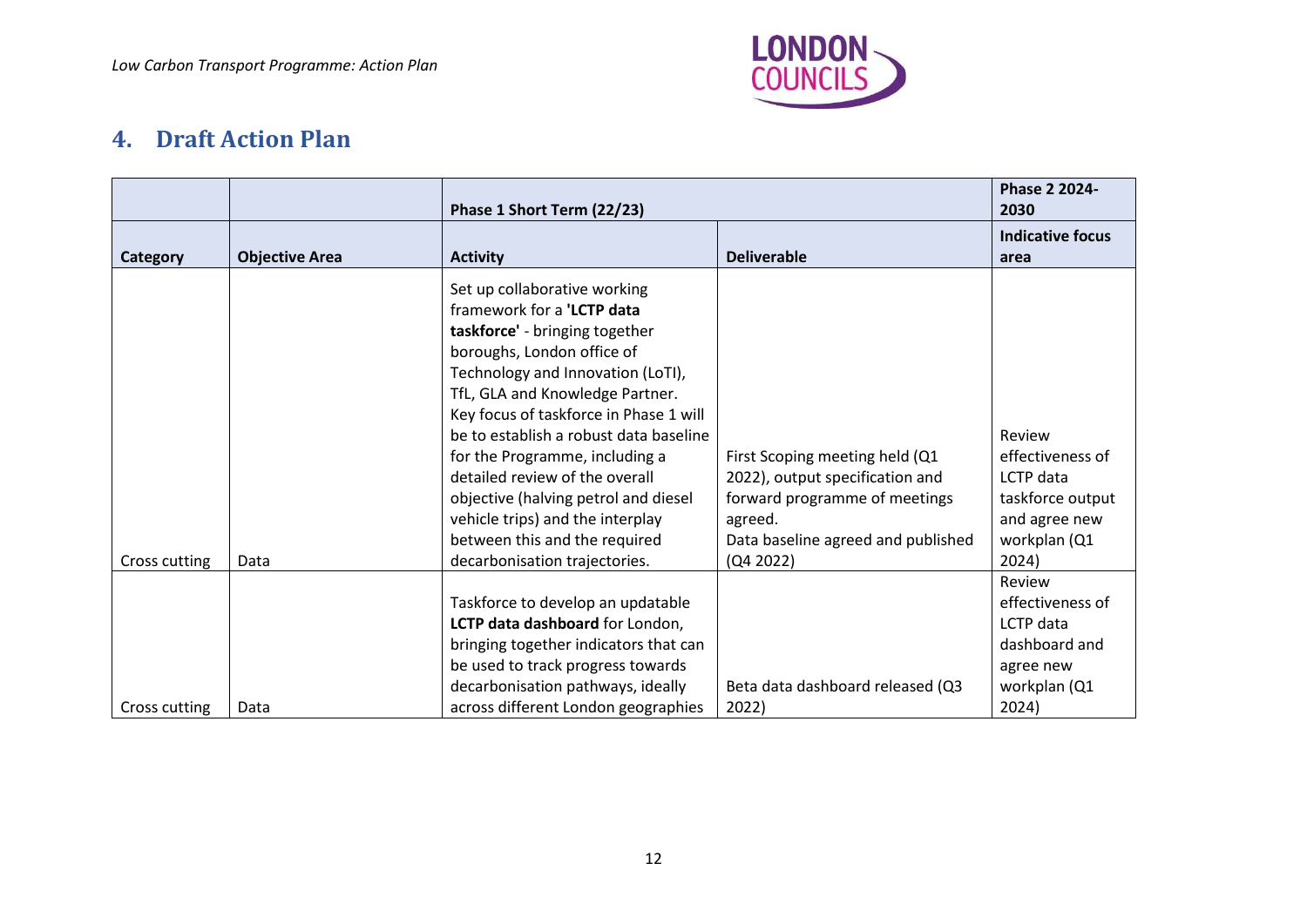

|               |                       | Phase 1 Short Term (22/23)                                                                                                                                                                                                                                                                                                                                                  |                                                           | Phase 2 2024-<br>2030                                                                                   |
|---------------|-----------------------|-----------------------------------------------------------------------------------------------------------------------------------------------------------------------------------------------------------------------------------------------------------------------------------------------------------------------------------------------------------------------------|-----------------------------------------------------------|---------------------------------------------------------------------------------------------------------|
| Category      | <b>Objective Area</b> | <b>Activity</b>                                                                                                                                                                                                                                                                                                                                                             | <b>Deliverable</b>                                        | <b>Indicative focus</b>                                                                                 |
|               |                       |                                                                                                                                                                                                                                                                                                                                                                             |                                                           | area                                                                                                    |
| Cross cutting | Data                  | Taskforce to develop model<br>decarbonisation pathways across<br>central/inner and outer London<br>which set out the potential relative<br>balance that avoid/shift/improve<br>interventions will take in the<br>different geographies.                                                                                                                                     | <b>Model Decarbonisation Pathways</b><br>agreed (Q1 2023) | Review progress<br>against model<br>decarbonisation<br>pathways.<br>Publish update<br>report. (Q1 2024) |
| Cross cutting | Data                  | Taskforce to develop a horizon<br>scanning capability to forecast<br>potential impact on decarbonisation<br>pathways from any emerging<br>changes to transport (using a PESTLE<br>framework)                                                                                                                                                                                | First annual forecast briefing note<br>prepared (Q2 2022) | Review<br>effectiveness of<br>Horizon scanning<br>output and agree<br>new workplan<br>(Q1 2024)         |
| Cross cutting | Data                  | Taskforce to develop methodologies<br>for forecasting carbon-related<br>savings/emissions from different<br>interventions that boroughs could<br>progress and bring together into Low<br><b>Carbon Transport Programme</b><br>Toolkit. As part of this work to also<br>undertake a review of best practice<br>in communicating carbon impact of<br>choices to wider public. | Toolkit Developed (Q2 2023)                               | Review<br>effectiveness of<br>toolkit and<br>update as<br>appropriate (Q1<br>2024)                      |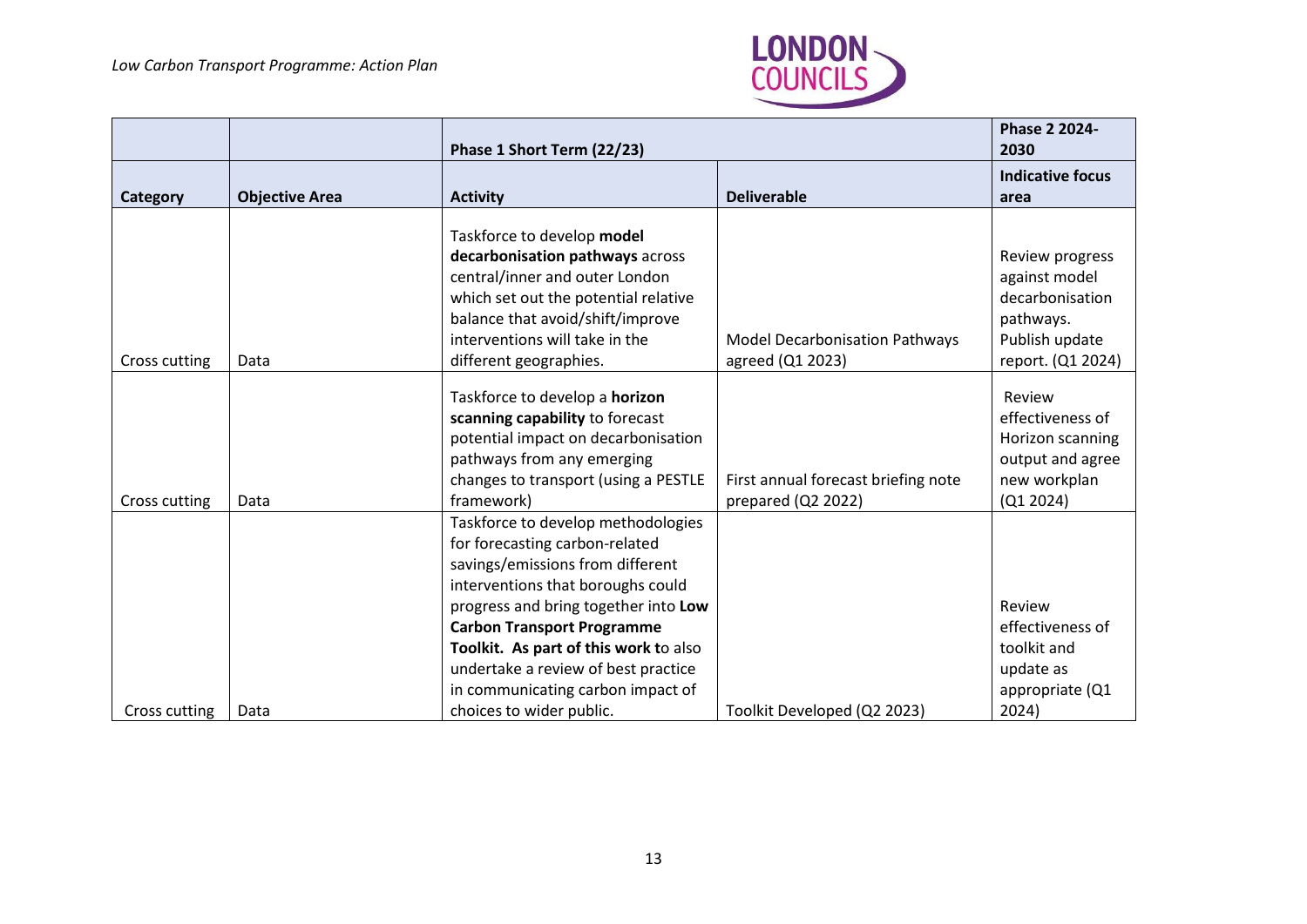

|               |                       | Phase 1 Short Term (22/23)                                                                                                                                                                                                                                                                                                                                                                                                                                                                                                                                                                                                                                                                                                                                                                                                                                                                             |                                   | Phase 2 2024-<br>2030                                                    |
|---------------|-----------------------|--------------------------------------------------------------------------------------------------------------------------------------------------------------------------------------------------------------------------------------------------------------------------------------------------------------------------------------------------------------------------------------------------------------------------------------------------------------------------------------------------------------------------------------------------------------------------------------------------------------------------------------------------------------------------------------------------------------------------------------------------------------------------------------------------------------------------------------------------------------------------------------------------------|-----------------------------------|--------------------------------------------------------------------------|
| Category      | <b>Objective Area</b> | <b>Activity</b>                                                                                                                                                                                                                                                                                                                                                                                                                                                                                                                                                                                                                                                                                                                                                                                                                                                                                        | <b>Deliverable</b>                | <b>Indicative focus</b><br>area                                          |
|               |                       | Coordinate with LC, TEC, LEDNET,<br>and GLA family to develop an<br>advocacy and lobbying plan with a<br>focus on:<br>achieving longer term certainty<br>of funding for London transport<br>(focus on need for sustainable<br>settlement for work on healthy<br>streets),<br>providing appropriate powers for<br>LAs to deliver change at pace<br>required;<br>progressing suitable national<br>complementary policies (e.g.<br>support for EVs, replacement for<br>fuel duty) and;<br>introducing a coordinated public<br>communication programme to<br>support aspirations of the<br>programme (in short term focus<br>on encouraging a return to public<br>transport, support for need to<br>change travel behaviour)<br>Specifically explore opportunities<br>to diversify funding streams<br>available for delivery, including<br>via private sector actors and by<br>harnessing opportunities to | Advocacy and lobbying plan agreed | Review Advocacy<br>plan and agree<br>new focus areas<br>for activity (Q1 |
| Cross cutting | Advocacy              | exploit patient capital.                                                                                                                                                                                                                                                                                                                                                                                                                                                                                                                                                                                                                                                                                                                                                                                                                                                                               | (Q1 2022)                         | 2024)                                                                    |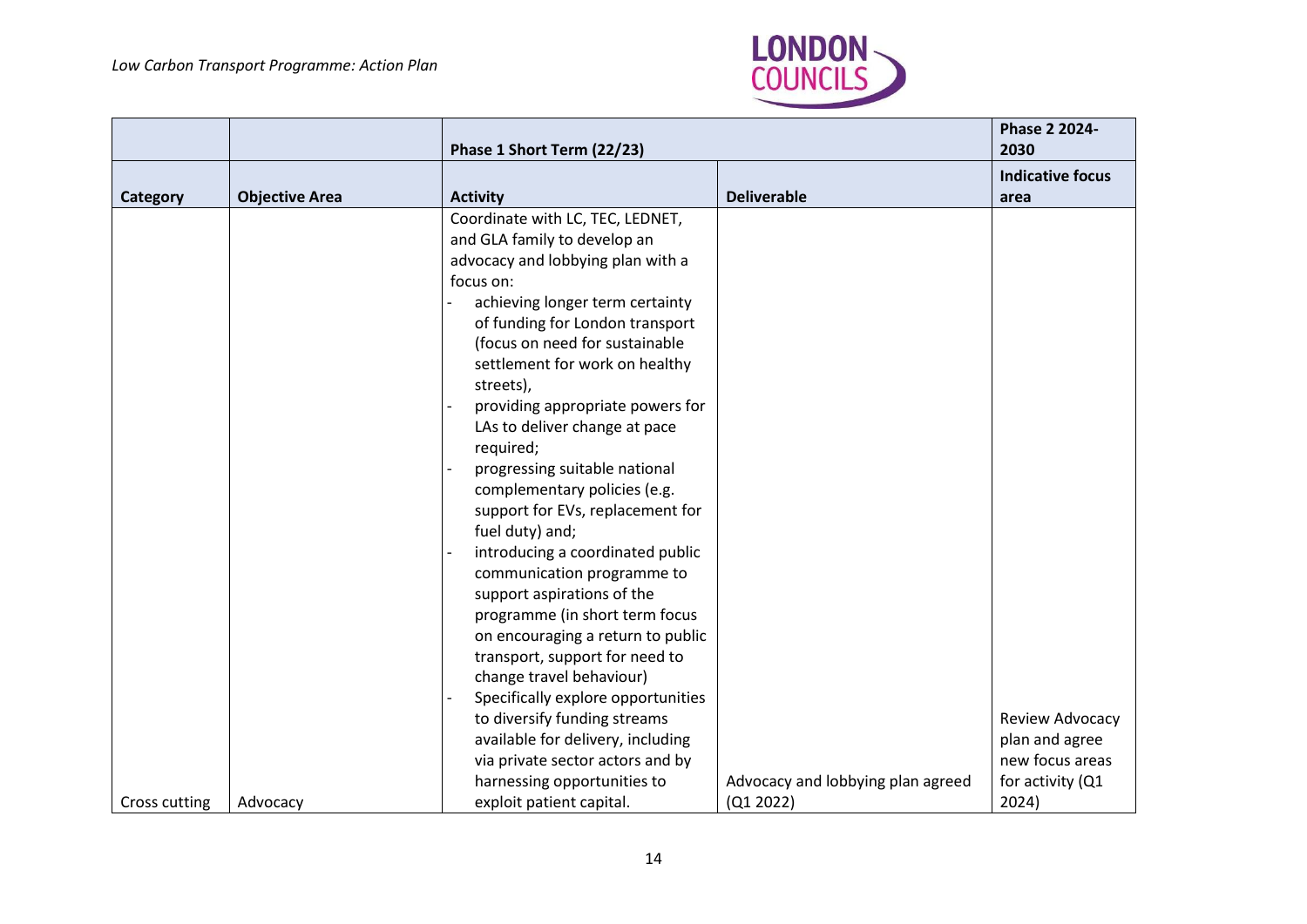

|               |                       | Phase 1 Short Term (22/23)                                                                                                                                                                                                                                                                                                                                                                                                                       |                               | Phase 2 2024-<br>2030                                                                       |
|---------------|-----------------------|--------------------------------------------------------------------------------------------------------------------------------------------------------------------------------------------------------------------------------------------------------------------------------------------------------------------------------------------------------------------------------------------------------------------------------------------------|-------------------------------|---------------------------------------------------------------------------------------------|
| Category      | <b>Objective Area</b> | <b>Activity</b>                                                                                                                                                                                                                                                                                                                                                                                                                                  | <b>Deliverable</b>            | <b>Indicative focus</b><br>area                                                             |
|               | Parking and demand    | Work collaboratively with<br>Knowledge Partner, TfL and London<br>Technical Advisory Group to develop<br>a discussion paper around demand<br>management in the capital, to<br>include the role that fiscal signals<br>(e.g., road pricing, workplace parking<br>levy) and further policy tools such as<br>local clean air/zero emission zones<br>might play in delivering<br>decarbonisation pathways and the<br>function boroughs could have in | Discussion paper complete (Q4 | Review<br>recommendations<br>and activity in this<br>space and publish<br>update report (Q1 |
| Shift/Improve | management            | implementing such measures<br>Work collaboratively with                                                                                                                                                                                                                                                                                                                                                                                          | 2022)                         | 2024)                                                                                       |
|               | Parking and demand    | Knowledge Partner, TfL and London<br>Technical Advisory Group to develop<br>a discussion paper specifically<br>around the role that parking policy<br>plays in delivering decarbonisation                                                                                                                                                                                                                                                        | Discussion paper complete (Q4 | Review<br>recommendations<br>and activity in this<br>space and publish<br>update report (Q1 |
| Shift/Improve | management            | pathways                                                                                                                                                                                                                                                                                                                                                                                                                                         | 2022)                         | 2024)                                                                                       |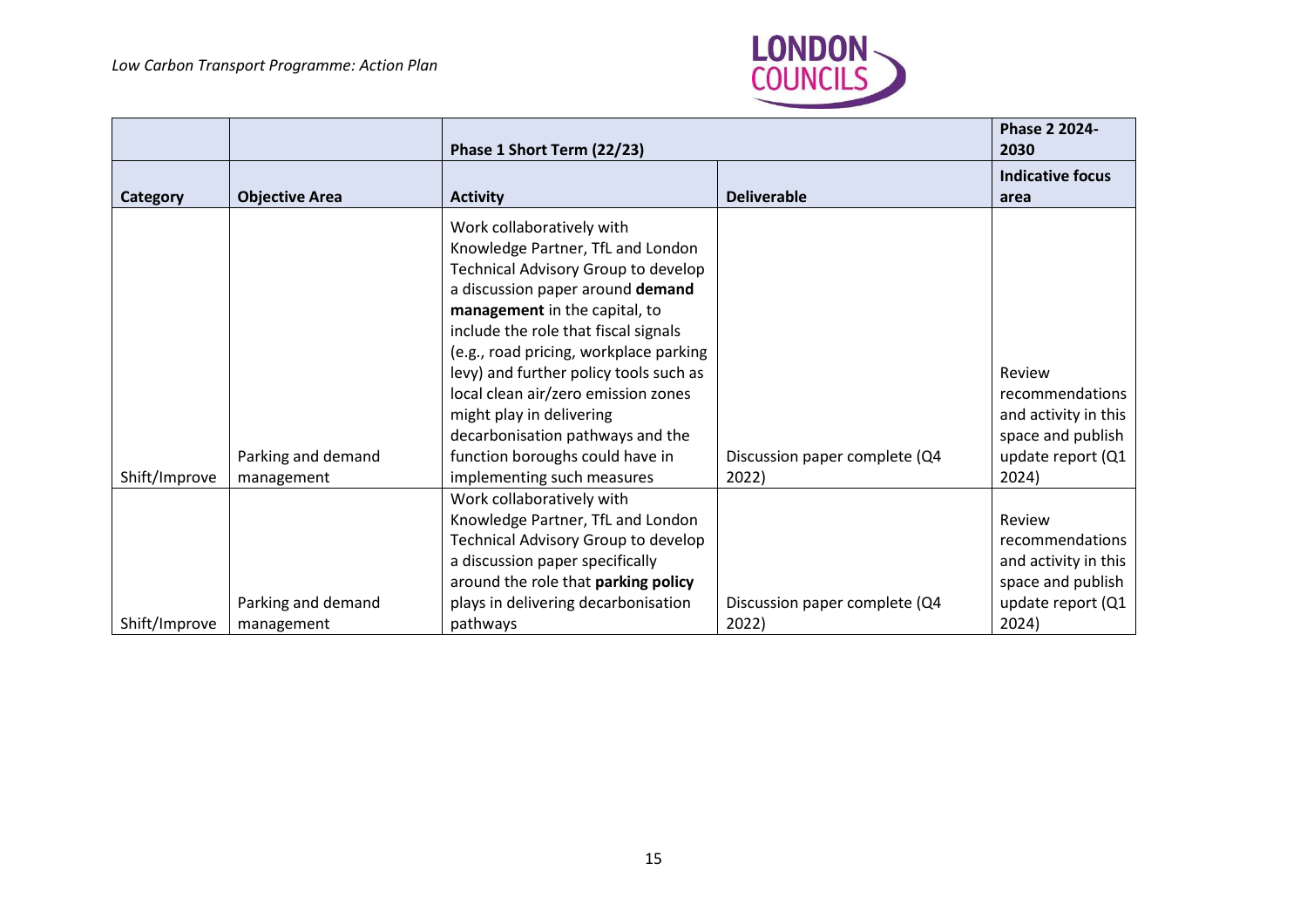

|               |                        | Phase 1 Short Term (22/23)                |                                                                            | Phase 2 2024-<br>2030   |
|---------------|------------------------|-------------------------------------------|----------------------------------------------------------------------------|-------------------------|
|               |                        |                                           |                                                                            | <b>Indicative focus</b> |
| Category      | <b>Objective Area</b>  | <b>Activity</b>                           | <b>Deliverable</b>                                                         | area                    |
|               |                        | Work collaboratively with                 |                                                                            |                         |
|               |                        | Knowledge Partner, TfL and London         |                                                                            |                         |
|               |                        | <b>Technical Advisory Group alongside</b> |                                                                            |                         |
|               |                        | special interest groups active in the     |                                                                            |                         |
|               |                        | capital (Living Streets, Sustrans,        |                                                                            |                         |
|               |                        | London Cycling Campaign etc) to           |                                                                            |                         |
|               |                        | develop a discussion paper around         |                                                                            |                         |
|               |                        | the role that active travel plays in      |                                                                            |                         |
|               |                        | delivering decarbonisation                |                                                                            |                         |
|               |                        | pathways, and how best to promote         |                                                                            |                         |
|               |                        | and increase uptake amongst the           |                                                                            |                         |
|               |                        | general public. Undertake a rapid         |                                                                            |                         |
|               |                        | review of best practice in the            |                                                                            | Review                  |
|               |                        | promotion of active travel and            |                                                                            | recommendations         |
|               |                        | define a 'top 10' list of interventions   |                                                                            | and activity in this    |
|               |                        | that could be implemented by              |                                                                            | space and publish       |
|               | Active and sustainable | boroughs at pace to increase modal        | Discussion paper complete (Q4                                              | update report (Q1       |
| Shift         | modes                  | share of active modes.                    | 2022)                                                                      | 2025)                   |
|               |                        |                                           |                                                                            |                         |
|               |                        | Work collaboratively with                 |                                                                            |                         |
|               |                        | Knowledge Partner and TfL to review       |                                                                            |                         |
|               |                        | decarbonisation pathways for bus          |                                                                            | Review                  |
|               |                        | services in London, role of boroughs      |                                                                            | recommendations         |
|               |                        | in supporting that alongside              |                                                                            | and activity in this    |
|               | Active and sustainable | opportunities to accelerate rollout of    | Briefing paper on decarbonising bus<br>services and borough's role in this | space and publish       |
|               |                        | electrification technologies.             |                                                                            | update report (Q1       |
| Shift/Improve | modes                  | Quantify co-benefits.                     | produced (Q4 2022)                                                         | 2024)                   |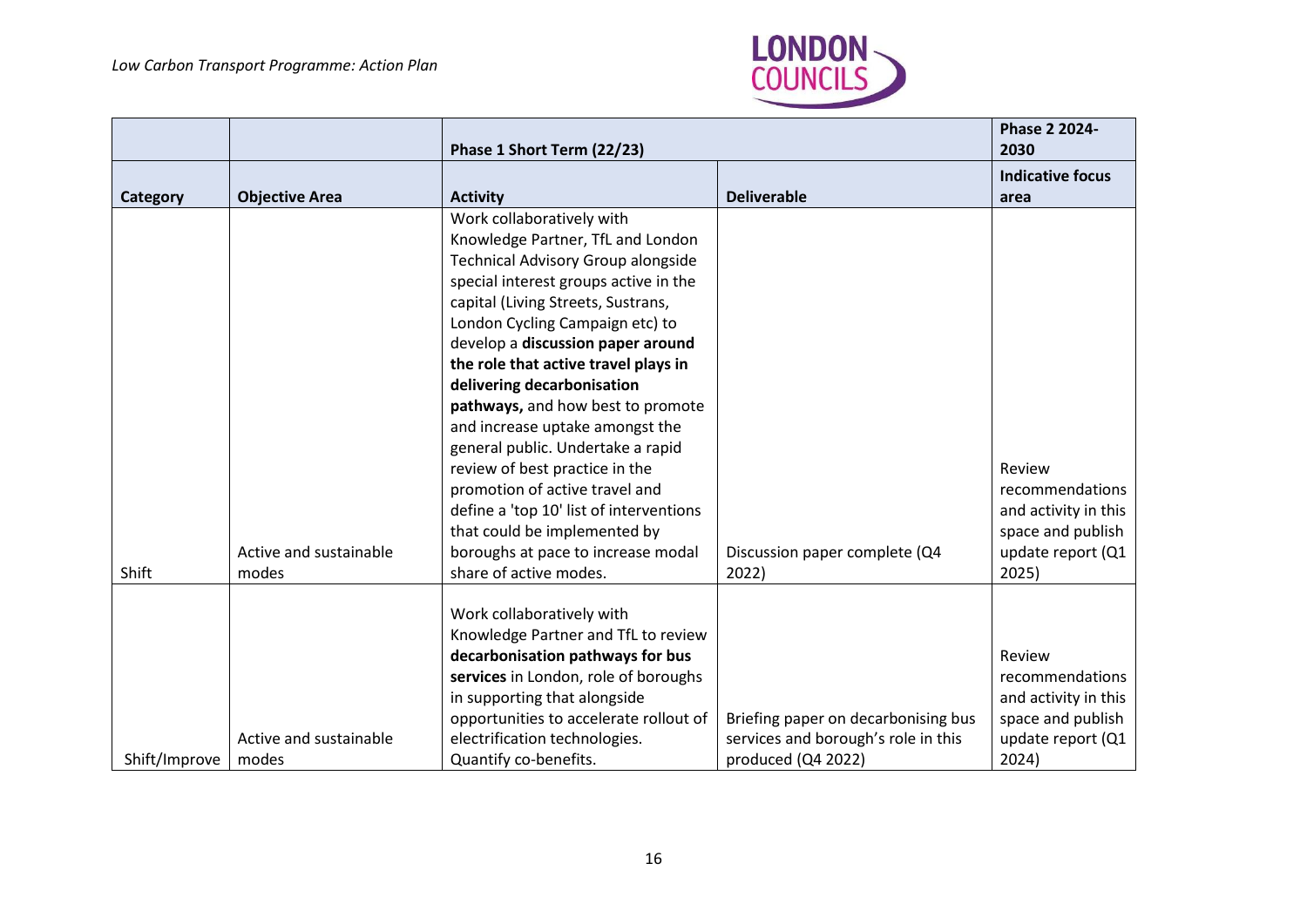

|               |                                 | Phase 1 Short Term (22/23)                                                                                                                                                                                                                                                                                          |                                  | Phase 2 2024-<br>2030                                                                                |
|---------------|---------------------------------|---------------------------------------------------------------------------------------------------------------------------------------------------------------------------------------------------------------------------------------------------------------------------------------------------------------------|----------------------------------|------------------------------------------------------------------------------------------------------|
| Category      | <b>Objective Area</b>           | <b>Activity</b>                                                                                                                                                                                                                                                                                                     | <b>Deliverable</b>               | <b>Indicative focus</b><br>area                                                                      |
|               | Active and sustainable          | Work collaboratively with<br>representatives from education<br>sector in London to develop a joint<br>statement defining i) quantum of<br>emissions from education related<br>trips and trends over time ii)<br>pathway required to meet<br>decarbonisation targets iii) 'top 10'<br>intervention list iv) identify |                                  | Review<br>recommendations<br>and activity in this<br>space and publish<br>update report (Q1          |
| Shift/Improve | modes                           | important co-benefits.                                                                                                                                                                                                                                                                                              | Joint statement agreed (Q3 2022) | 2024)                                                                                                |
|               |                                 | Work collaboratively with<br>representatives from health sector<br>in London to develop a joint<br>statement defining i) quantum of<br>emissions from health-related trips<br>and trends over time ii) pathway                                                                                                      |                                  |                                                                                                      |
| Shift/Improve | Active and sustainable<br>modes | required to meet decarbonisation<br>targets iii) 'top 10' intervention list<br>iv) identify important co-benefits<br>and how we can work better<br>collaboratively to communicate<br>these to the wider public.                                                                                                     | Joint statement agreed (Q3 2022) | Review<br>recommendations<br>and activity in this<br>space and publish<br>update report (Q1<br>2024) |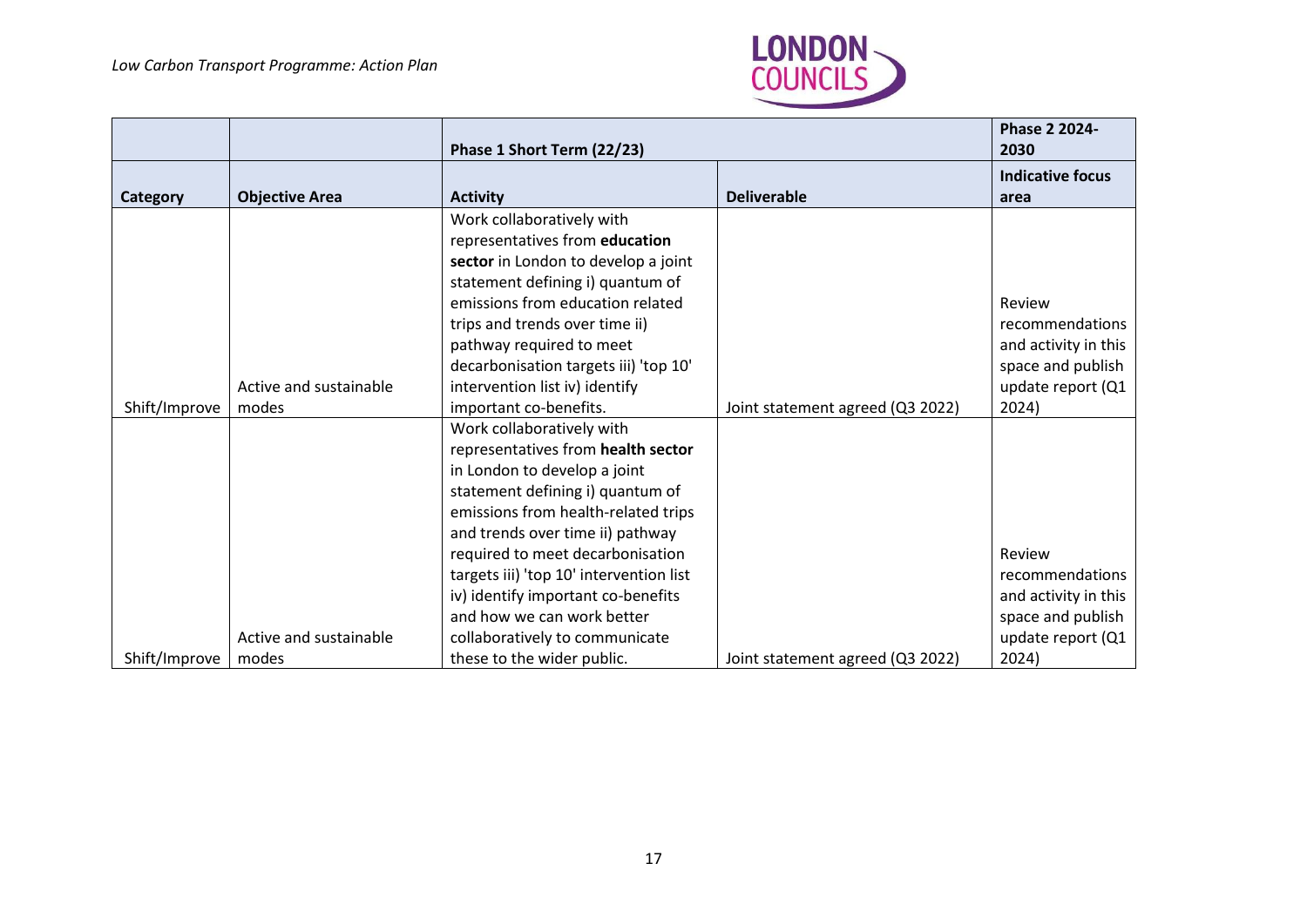

|               |                       | Phase 1 Short Term (22/23)                                                                                                                                                                                                                                                                                                                                                                                                                                                                                            |                                                                                                                                   | Phase 2 2024-<br>2030                                                                                                                                                                       |
|---------------|-----------------------|-----------------------------------------------------------------------------------------------------------------------------------------------------------------------------------------------------------------------------------------------------------------------------------------------------------------------------------------------------------------------------------------------------------------------------------------------------------------------------------------------------------------------|-----------------------------------------------------------------------------------------------------------------------------------|---------------------------------------------------------------------------------------------------------------------------------------------------------------------------------------------|
| Category      | <b>Objective Area</b> | <b>Activity</b>                                                                                                                                                                                                                                                                                                                                                                                                                                                                                                       | <b>Deliverable</b>                                                                                                                | <b>Indicative focus</b><br>area                                                                                                                                                             |
| Shift/Improve | Freight               | Work collaboratively with<br>representatives from freight and<br>logistics sector in London to develop<br>a joint statement defining i)<br>quantum of emissions from freight<br>and logistics related trips and trends<br>over time ii) pathway required to<br>meet decarbonisation targets iii) 'top<br>10' intervention list across<br>avoid/shift/improve iv) important<br>co-benefits. Agree a 'concorda<br>t' setting out how industry and<br>London government can work<br>collaboratively to support delivery. | Joint statement agreed (Q4 2022)                                                                                                  | Review<br>recommendations<br>and activity in this<br>space and publish<br>update report (Q1<br>2024)                                                                                        |
| Improve       | EV's                  | Undertake a stakeholder mapping<br>exercise to understand i) current<br>activity in the facilitation of EV<br>charging infrastructure across<br>London ii) borough commitments to<br>fleet electrification and identification<br>how work could be supported iii)<br>future committed resource to this<br>area.<br>Develop recommendations for<br>effective future collaboration                                                                                                                                      | Stakeholder mapping complete (Q1<br>2022)<br>Recommendations for next step<br>coordination framework provided to<br>TEC (Q2 2022) | Review current<br>activity in this<br>area and provide<br>report on<br>effectiveness,<br>with<br>recommendations<br>on future<br>requirements for<br>collaboration<br>2025-30. (Q1<br>2024) |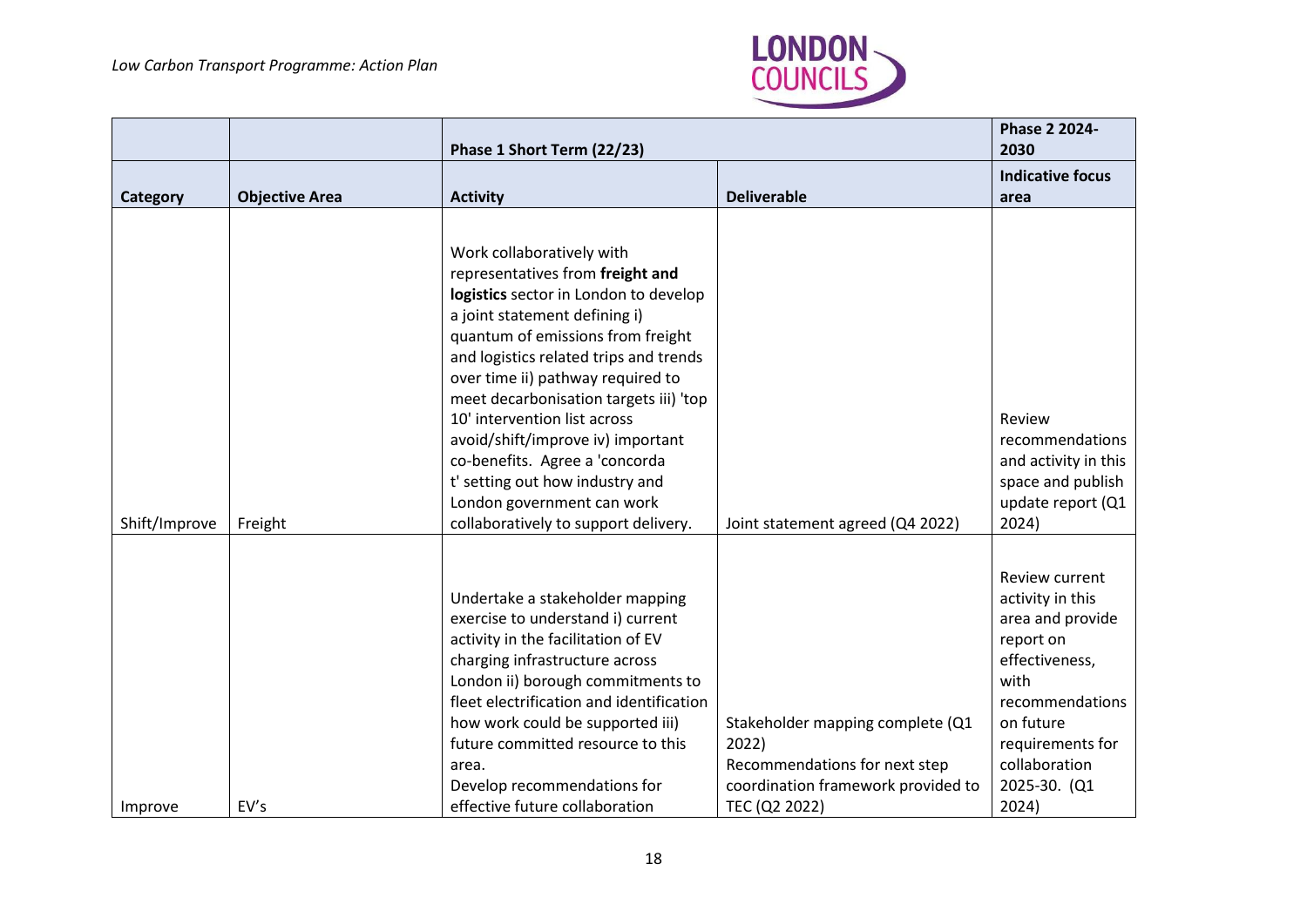

|               |                           | Phase 1 Short Term (22/23)                                                                                                                                                                                                                                                                                                                                                                                                                                                                                       |                                                            | Phase 2 2024-<br>2030                                                                                |
|---------------|---------------------------|------------------------------------------------------------------------------------------------------------------------------------------------------------------------------------------------------------------------------------------------------------------------------------------------------------------------------------------------------------------------------------------------------------------------------------------------------------------------------------------------------------------|------------------------------------------------------------|------------------------------------------------------------------------------------------------------|
| Category      | <b>Objective Area</b>     | <b>Activity</b>                                                                                                                                                                                                                                                                                                                                                                                                                                                                                                  | <b>Deliverable</b>                                         | <b>Indicative focus</b><br>area                                                                      |
|               | Construction & asset      | Work collaboratively with TfL and<br>LoTAG Highway Asset Forum to<br>review current understanding<br>around emissions arising from<br>construction of transport schemes<br>and maintenance of highway asset.<br>Develop a 'top 10' set of actions<br>which can be implemented by<br>boroughs to reduce emissions from<br>these activities. Include a discussion<br>on the role changing techniques and<br>emerging technologies may play in<br>reducing emissions. Identify any<br>opportunities for longer term | Discussion paper complete (Q4                              | Review<br>recommendations<br>and activity in this<br>space and publish<br>update report (Q1          |
| Avoid         | management                | coordination in this space.                                                                                                                                                                                                                                                                                                                                                                                                                                                                                      | 2022)                                                      | 2025)                                                                                                |
| Cross-cutting | Skills Gap                | Undertake a review of the skills gap<br>that relates to achieving the<br>objectives of the programme, in<br>coordination with Green Economy<br>workstream.                                                                                                                                                                                                                                                                                                                                                       | Review complete Q4 2022.                                   | Review<br>recommendations<br>and activity in this<br>space and publish<br>update report (Q1<br>2025) |
| Crosscutting  | Equalities considerations | Undertake a high-level Equalities<br>Impact Scoping exercise on LCTP to<br>ensure widespread understanding of<br>potential impacts of interventions on<br>those with protected characteristics<br>and through a socio-economic lens.                                                                                                                                                                                                                                                                             | Draft Equalities Impact Scoping Note<br>produced (Q4 2022) | Review<br>recommendations<br>and activity in this<br>space and publish<br>update report (Q1<br>2024) |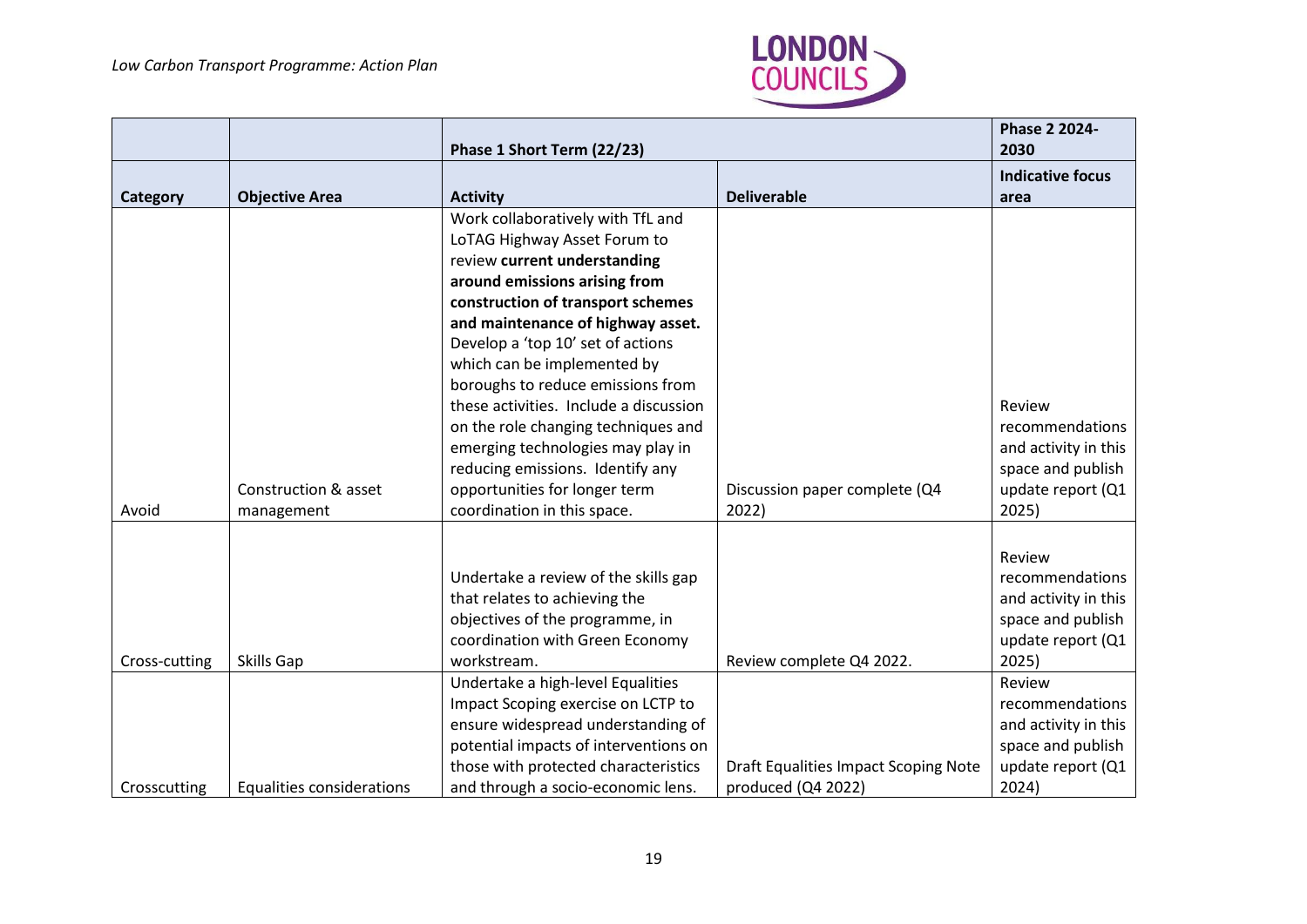

## 5. Summary of key issues and risks

#### **Risk Management Table**

(1 – low probability/ risk, 5 – high probability/ risk)

#### (1- Low impact, 5 – high impact)

| <b>Risk</b>                                                                              | <b>Likelihood</b> | <b>Impact</b> | <b>Overall</b><br><b>Risk</b> | <b>Mitigation</b>                                                                                                                                           |
|------------------------------------------------------------------------------------------|-------------------|---------------|-------------------------------|-------------------------------------------------------------------------------------------------------------------------------------------------------------|
| Different approaches and processes<br>across and within councils stymie<br>collaboration | $\overline{2}$    | 2             | 4                             | Ensure that every opportunity is taken<br>to liaise with other Council colleagues<br>to overcome any barriers                                               |
| Unable to adequately staff the<br>programme and develop Action Plan                      | 4                 | 3             | 12                            | Support officers being redeployed (1<br>at WCC, 1 at Kingston) - interim<br>consultant being considered and<br>London Councils resource being<br>considered |
| Unable to obtain sufficient funding<br>to deliver identified<br>programmes/projects      | <b>TBA</b>        | <b>TBA</b>    | <b>TBA</b>                    | Once projects are established/scope<br>of programme has been defined then<br>funding can be commented on                                                    |
| Lack of public buy in                                                                    | 4                 | 4             | 16                            | Depends on scope and scale of project<br>/ level of political differences (e.g.<br>parking vs data)                                                         |
| Impact of economic context on<br>travel behaviour                                        | 3                 | 3             | 9                             | Depends on scope and scale of project                                                                                                                       |
| Difficulty securing cross-borough<br>engagement with the action plan                     | 3                 | 3             | 9                             | Seek greater understanding of<br>political and geographical differences<br>between boroughs                                                                 |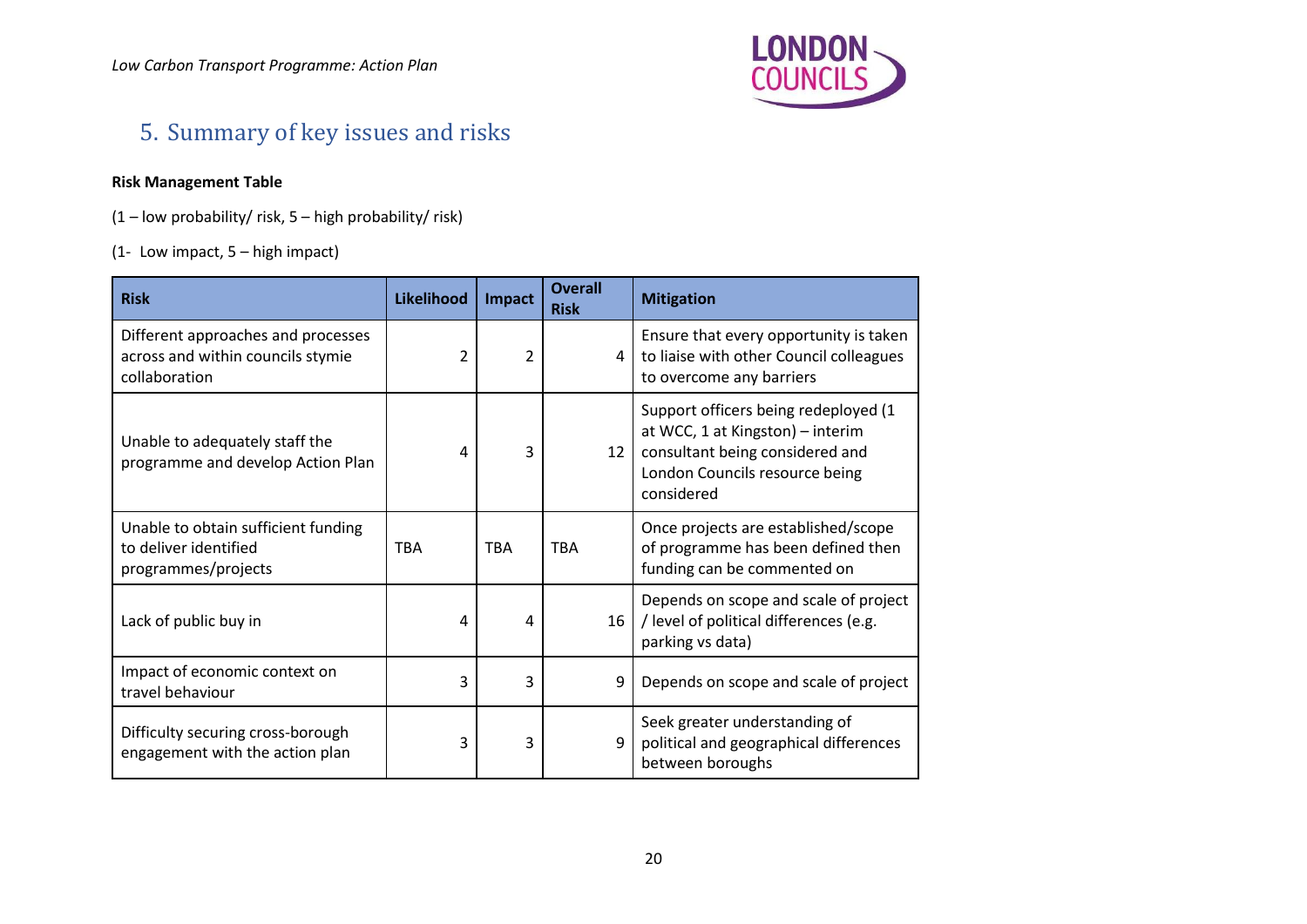

| <b>Risk</b>                                                                                                                  | Likelihood | Impact         | <b>Overall</b><br><b>Risk</b> | <b>Mitigation</b>                                                                                                                                                                      |
|------------------------------------------------------------------------------------------------------------------------------|------------|----------------|-------------------------------|----------------------------------------------------------------------------------------------------------------------------------------------------------------------------------------|
| Unable to secure effective<br>collaboration across different<br>climate programmes with shared<br>objectives/co-dependencies | 3          | 3              | 9                             | Greater promotion and understanding<br>of needs and overarching goals                                                                                                                  |
| Unable to achieve national policy<br>asks e.g. slower than expected<br>technological progress                                | 2          | 3              | 6                             | Public sector services and fleets are<br>rapidly moving towards becoming<br>zero carbon - concerns about private<br>individuals being able to match this.<br>Lobby Government/TfL      |
| Unable to persuade strategic<br>partners to collaborate                                                                      | 1          | 2              | 2                             | Education/incentivisation                                                                                                                                                              |
| Equalities considerations                                                                                                    | 2          | 2              | $\overline{2}$                | Need for Councils to better<br>understand the challenges faced by<br>certain<br>communities/groups/neighbourhoods                                                                      |
| Unable to monitor progress against<br>the objectives throughout the life of<br>the Programme                                 | 3          | $\overline{2}$ | 6                             | Develop case for further resource for<br>programme management and<br>reporting                                                                                                         |
| Willingness to push difficult policies                                                                                       | 3          | 3              | $\mathsf{q}$                  | Work collaboratively across a wide<br>range of stakeholders with different<br>contexts to ensure awareness of the<br>problem and opportunities for<br>consensus building are maximised |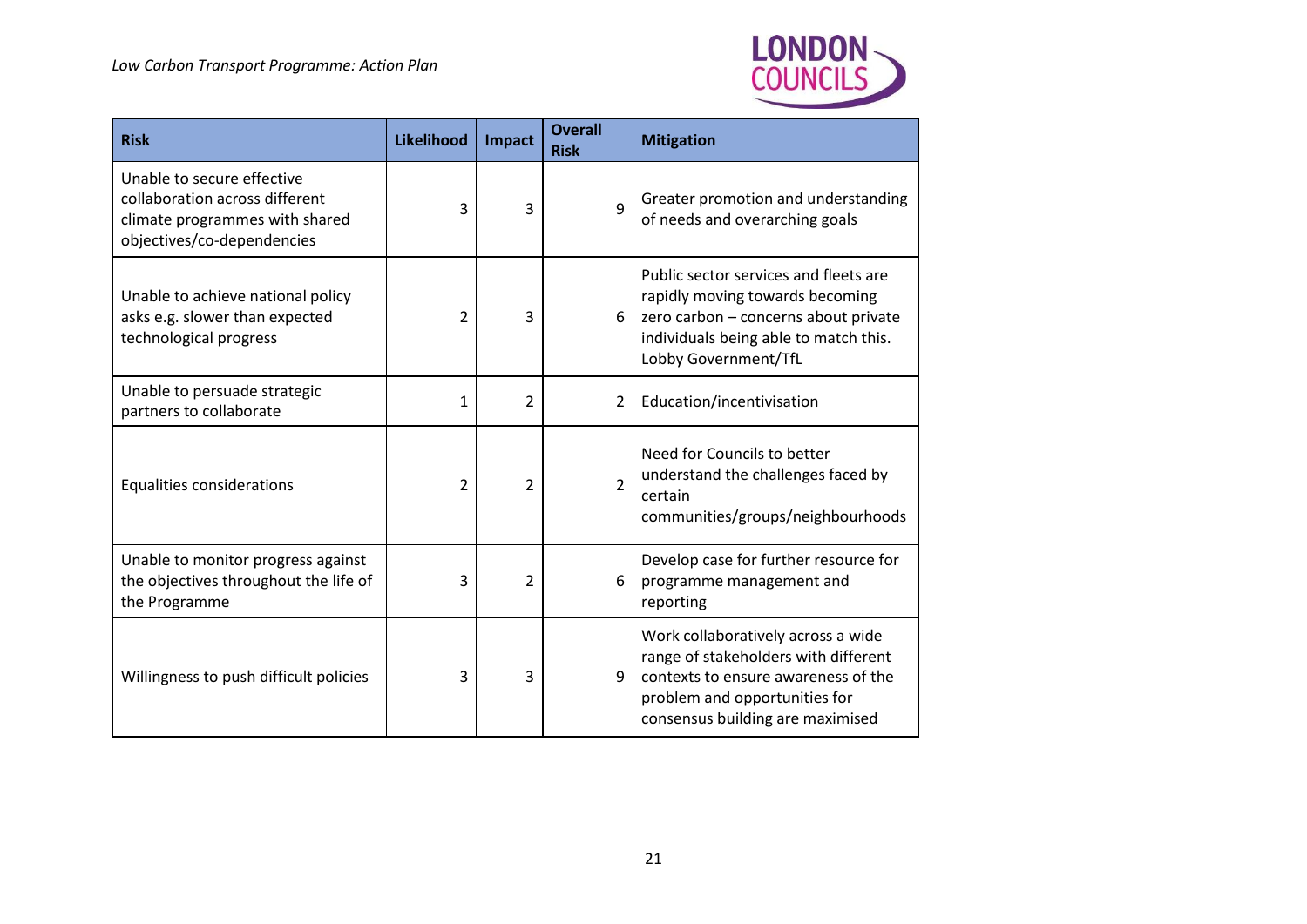

## **6. Monitoring, reporting and review**

Monitoring, reporting and review of the action plan is the responsibility of the Lead Boroughs, to be undertaken by the Programme Working Group.

Ahead of each programme working group meeting the agreed action plan will be assessed against delivery timeline, with each action RAG rated in respect to whether they are on track, completed or behind schedule.

For actions that are rated as red and being behind schedule the Working Group will discuss mitigation options and seek to implement them before the next working group meeting. If mitigation required is significant this may be further escalated for discussion at the Steering Group as appropriate.

The LCTP will provide a six-monthly report on progress to TEC, and as required in advance of this to the Cross Directors Climate Coordination Group and CELC Environment Group.

It is anticipated that this report will also be listed as an item at least annually for discussion at the LEDNet Transport & Air quality Cluster group and LoTAG Strategic Transport Forum. This will ensure continued visibility of the programme across the widest selection of stakeholders.

Phase 1 action plan will be reviewed in Q2/Q3 2023. This review will be used to develop the detail of the Phase 2 action plan, for further consideration by Steering Group, Reference Group ahead of presentation to the Cross Directors Climate Coordination Group and ultimately TEC.

As part of this review, consideration will be given to the role of the existing lead boroughs and whether they continue in that function into phase 2 of the programme.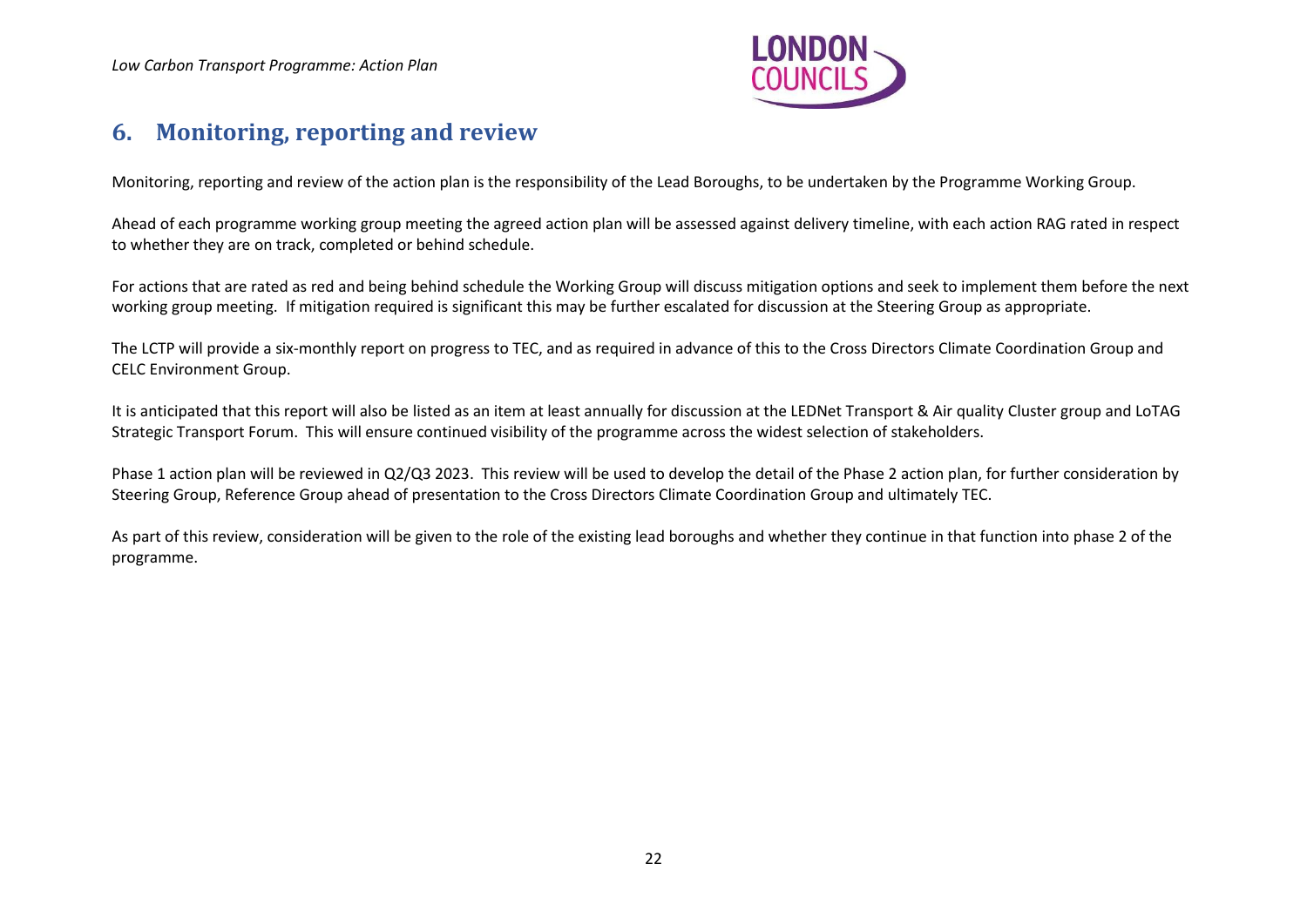

## **7. Resourcing**

Resourcing for the LCTP is currently provided by the lead boroughs, supported by London Councils officers. As part of the development of the action plan, a resource mapping exercise has also been undertaken, summarised in Figure 4 below.

*Figure 4 – Indicative Resource Map for LCTP*



The resource map needs further discussion across steering group members and with London Councils in Q4 2021 and Q1 2022. Key considerations are:

- Securing sufficient dedicated resourcing for project managing the LCTP over the coming years
- Securing high level buy in from steering group members to facilitate sufficient in-kind resource
- Developing a 'Task Leader' arrangement where other boroughs beyond the two leads can take ownership of particular actions
- Secure an effective knowledge partner with sufficient resourcing to support the programme with analytical and research resource which underpins the majority of actions
- Have access to specialist external expertise as required to help inform development and ensure the necessary quality of output.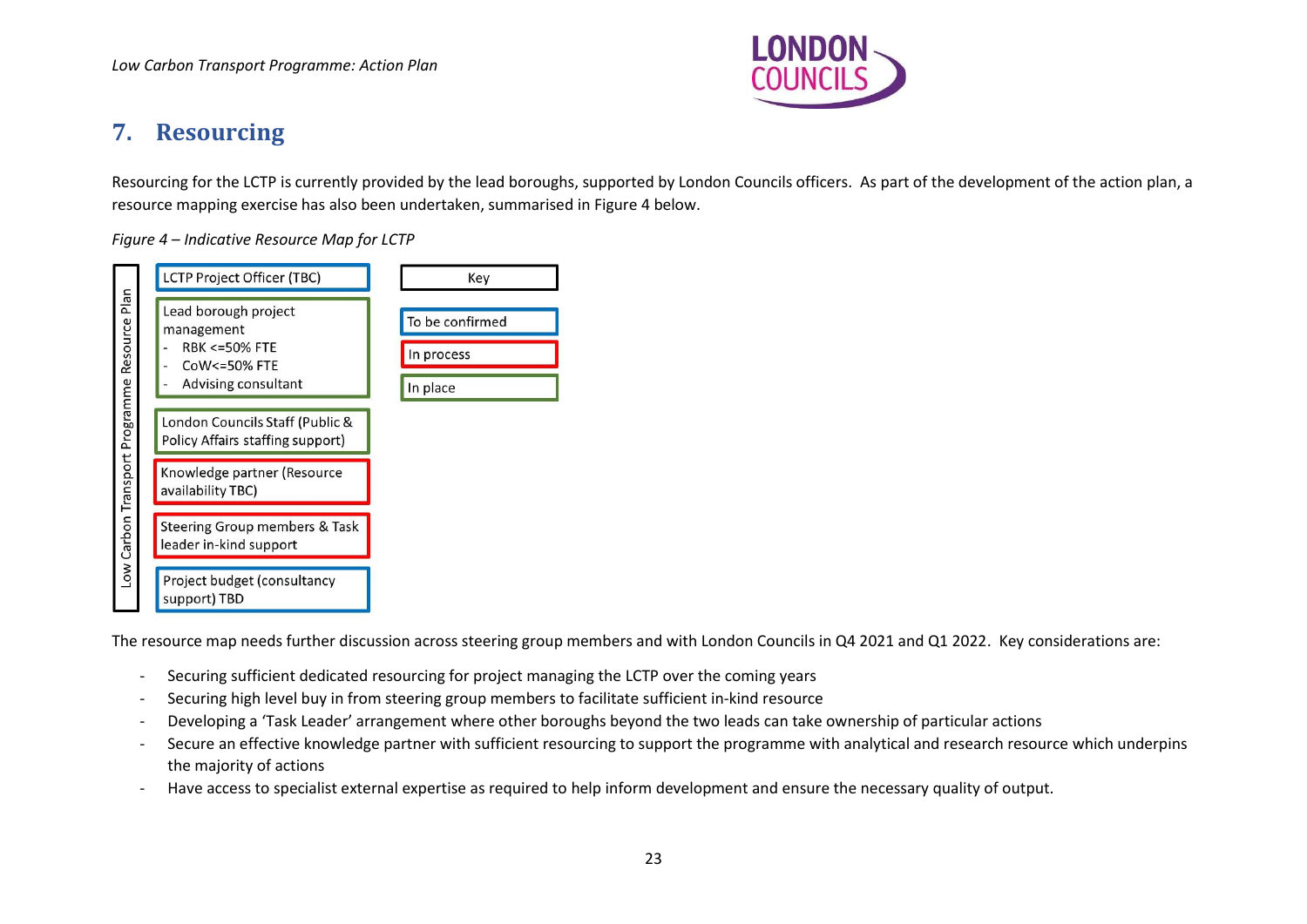

## **8. Annexes**

## Annex 1 Terms of Reference for Low Carbon Transport Programme Steering Group

|                  | Terms of Reference of the 'Low Carbon Transport Programme Steering Group                                                                                                                                                                                                                                                 |
|------------------|--------------------------------------------------------------------------------------------------------------------------------------------------------------------------------------------------------------------------------------------------------------------------------------------------------------------------|
| <b>Co-Chairs</b> | Matthew Hill, Assistant Director - Highways, Transport, and Regulatory Services (RB Kingston)                                                                                                                                                                                                                            |
|                  | Sarah Rye, Head of Public Realm and Security (WCC)                                                                                                                                                                                                                                                                       |
|                  |                                                                                                                                                                                                                                                                                                                          |
| 1. Context       | Since 2019, 28 London boroughs have declared a climate emergency, together with more than 230 local<br>authority declarations nationwide.                                                                                                                                                                                |
|                  | The national Climate Change Committee has recognised that local authorities can undertake a leadership role<br>in the climate conversations. 'Around a third of the UK's emissions are dependent on sectors that are directly<br>shaped or influenced by local authority practice, policy or partnerships. <sup>11</sup> |
|                  | In response, London Councils' Transport and Environment Committee (TEC) and London Environment<br>Directors Network (LEDNet), agreed a Joint Statement on Climate Change in November 2019. This Joint<br>Statement adopted seven key ambitions that boroughs will jointly deliver:                                       |
|                  | 1. Retrofit London                                                                                                                                                                                                                                                                                                       |
|                  | 2. Low-carbon development                                                                                                                                                                                                                                                                                                |
|                  | 3. Halve petrol and diesel road journeys                                                                                                                                                                                                                                                                                 |
|                  | 4. Renewable power for London                                                                                                                                                                                                                                                                                            |
|                  | 5. Reduce consumption emissions                                                                                                                                                                                                                                                                                          |
|                  |                                                                                                                                                                                                                                                                                                                          |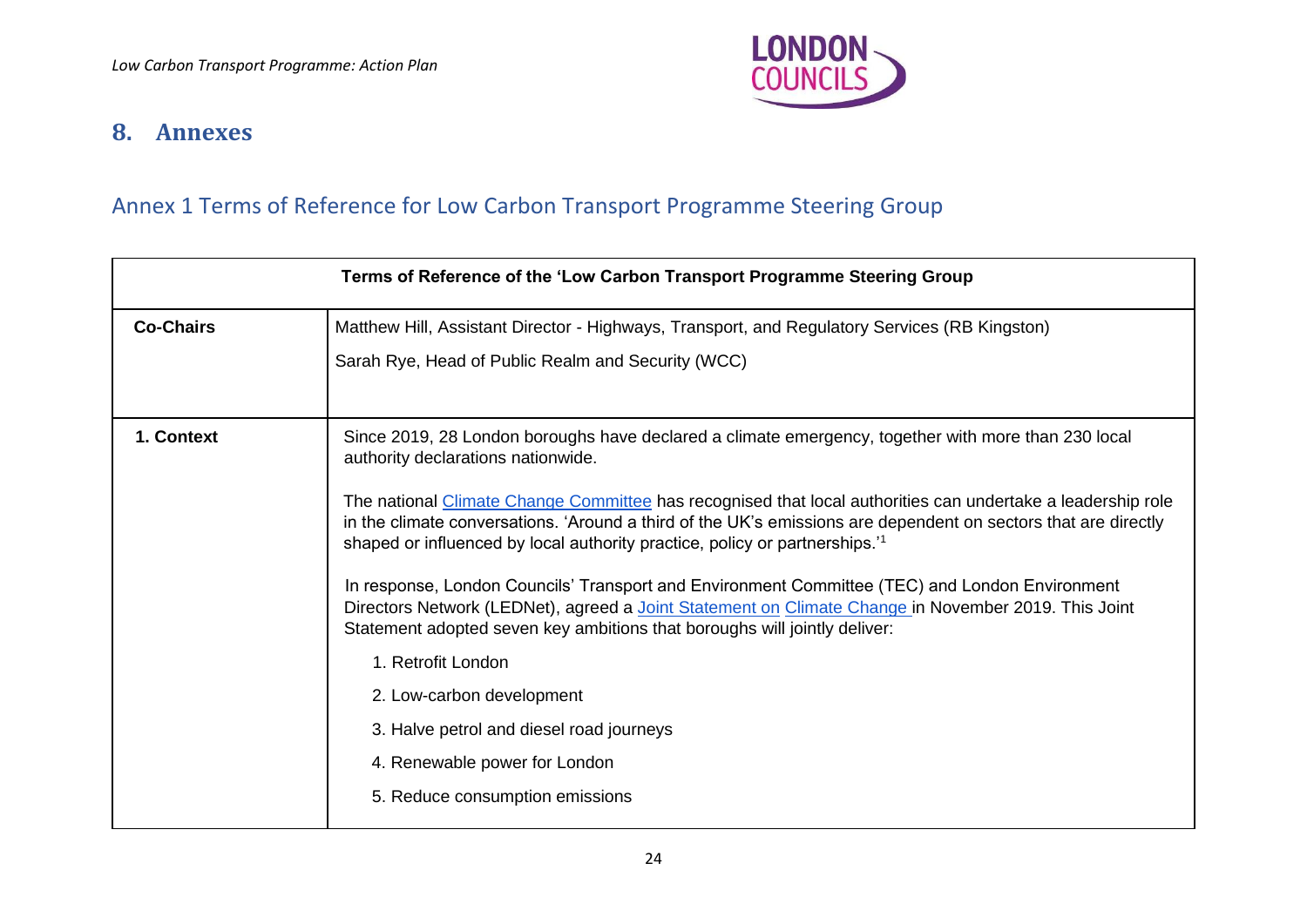

|                     | 6. Build the green economy                                                                                                                                                                                                                                                                                                                                                                 |
|---------------------|--------------------------------------------------------------------------------------------------------------------------------------------------------------------------------------------------------------------------------------------------------------------------------------------------------------------------------------------------------------------------------------------|
|                     | 7. Creating a resilient and green London                                                                                                                                                                                                                                                                                                                                                   |
|                     | Then, the Low Carbon Transport programme has been established to deliver the ambition to 'halve road<br>journeys made by petrol and diesel via combined measures that can restrict polluting journeys and incentivise<br>sustainable and active travel options'. Working across a Programme timescale from 2020 - 2030.                                                                    |
|                     | The objectives of the Low Carbon Transport ambition are to:                                                                                                                                                                                                                                                                                                                                |
|                     | • Improve cross borough working                                                                                                                                                                                                                                                                                                                                                            |
|                     | • Enable better delivery across borough boundaries                                                                                                                                                                                                                                                                                                                                         |
|                     | • Tie in different strands of activity to adopt delivery more widely                                                                                                                                                                                                                                                                                                                       |
|                     | • Provide leadership and a platform to share learning from each other                                                                                                                                                                                                                                                                                                                      |
|                     | • Establish and monitor data sets that are consistent and comparable across London, accounting for<br>inner and outer London mobility profiles                                                                                                                                                                                                                                             |
|                     | • Establish a framework which delivers decarbonisation, identifies co-benefits of action, whilst also being<br>mindful of the Public Sector Equality Duty and the need to tackle inequality                                                                                                                                                                                                |
|                     | • Create a platform to pool resource, reduce duplication of effort and support innovation                                                                                                                                                                                                                                                                                                  |
| 2. Responsibilities | The Group will be responsible for the following actions:                                                                                                                                                                                                                                                                                                                                   |
|                     | • Undertake research to show where London is presently on local transport carbon emissions (in particular<br>to illustrate contribution of EVs vs other travel behaviour changes etc). Demonstrate how LEDNET's<br>ambitions for halving petrol and diesel vehicle trips fits into climate emergency declarations and<br>decarbonisation targets adopted in different case study boroughs. |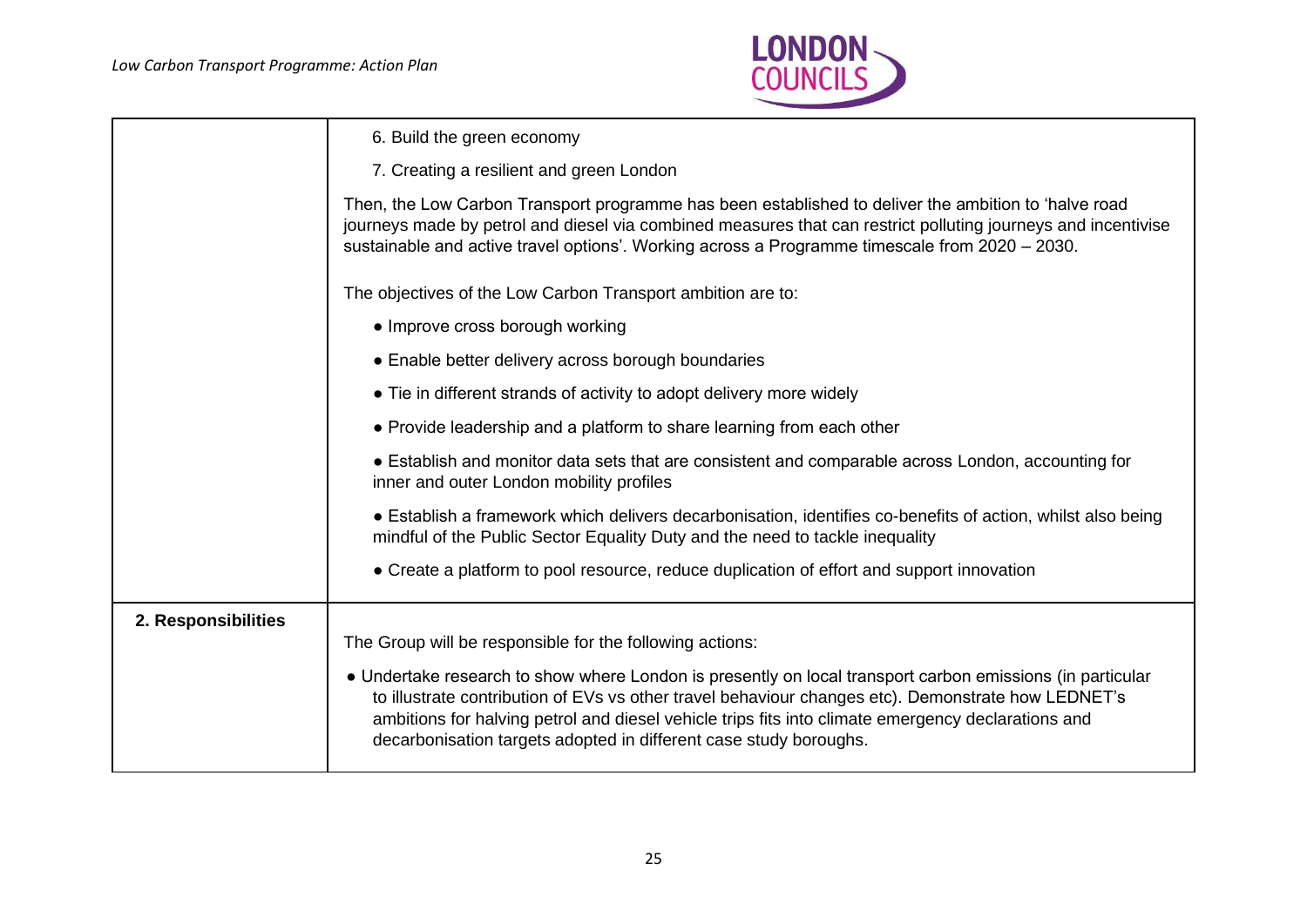

|               | • Summarise the diverse types of interventions available to boroughs currently to achieve goals. Where<br>possible this could set out assumptions about the contribution to net zero that each intervention might<br>play.                                                                                    |
|---------------|---------------------------------------------------------------------------------------------------------------------------------------------------------------------------------------------------------------------------------------------------------------------------------------------------------------|
|               | • Coordinate 'deep dives' on specific sectors such as education or freight and logistics to understand<br>current emission profile, upcoming trends and opportunities to accelerate decarbonisation. Use these<br>exercises to drive further collaboration between stakeholders with agency to effect change. |
|               | • Identify powers that this Group does not have and which are required to achieve objectives. This would<br>form the lobbying/ask of the government part of the action plan.                                                                                                                                  |
|               | • Identify, present and regularly update funding opportunities, which can bring projects to life.                                                                                                                                                                                                             |
|               | • Develop methodologies for prioritising interventions and advance understanding of deliverability in<br>different geographies, particularly recognising the differences of inner and outer London context.                                                                                                   |
|               | • Develop a robust monitoring strategy and maintain effective communication channels via a biannual<br>Steering Group meeting and to other key fora (e.g. LoTAG or LEDNet Air Quality and Transport<br>Cluster)                                                                                               |
| 3. Commitment | Members are there to:                                                                                                                                                                                                                                                                                         |
|               | • Members are encouraged to attend as many meetings as possible                                                                                                                                                                                                                                               |
|               | • It is anticipated that meetings will be held approximately every quarter, however frequency may be enhanced<br>as required and in the early stages of the programme development and mobilisation                                                                                                            |
|               | • Where unable to attend a meeting, a suitable deputy might be identified                                                                                                                                                                                                                                     |
|               | • Members to commit until Low Carbon Transport programme closure (estimated to be 24 months)                                                                                                                                                                                                                  |
|               | • Represent the views of their borough/body they represent                                                                                                                                                                                                                                                    |